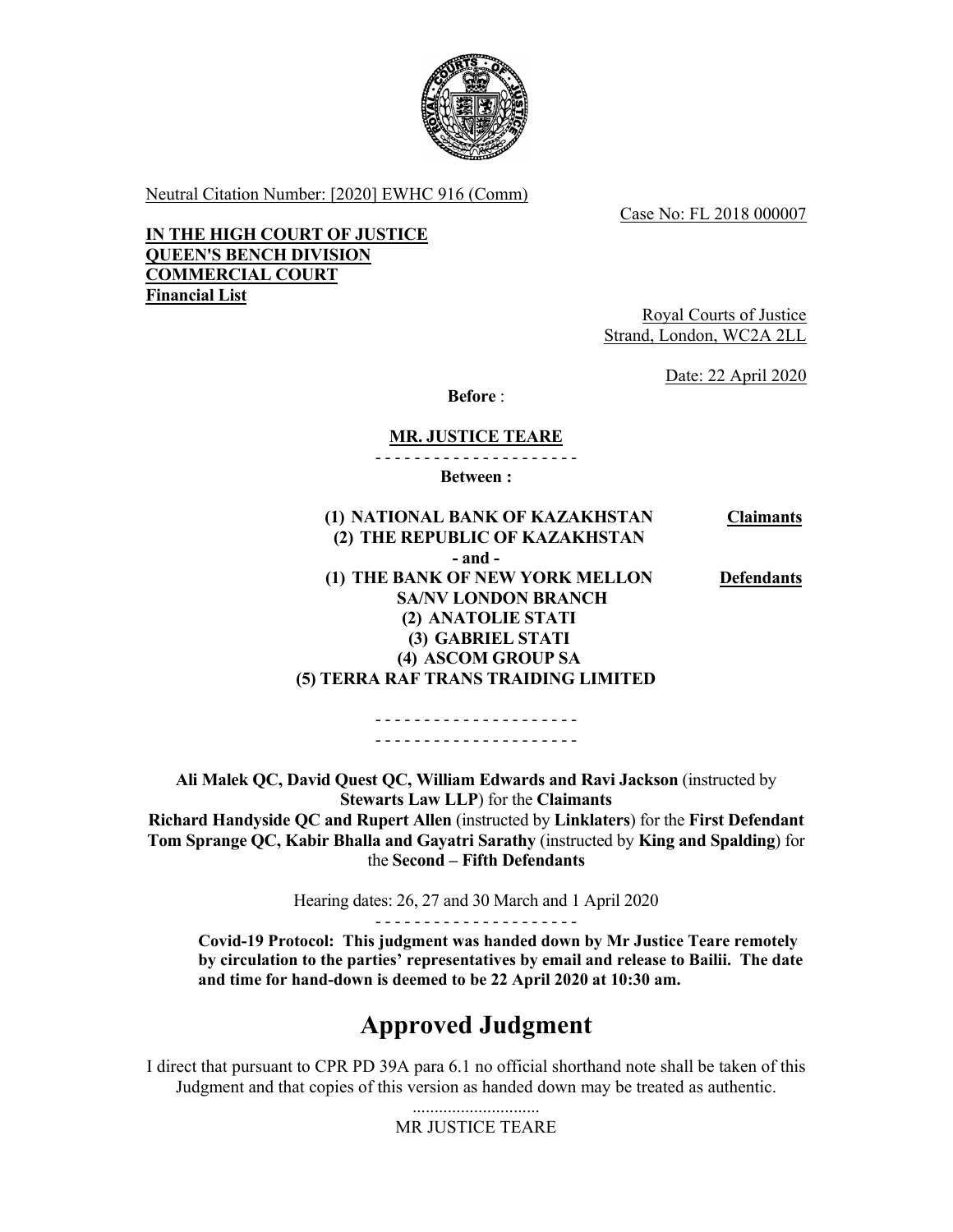## **Mr. Justice Teare :**

| Introduction                                            | 1   |
|---------------------------------------------------------|-----|
| The National Fund, The National Bank of Kazakhstan      |     |
| and the Trust Management Agreement                      | 7   |
| The Global Custody Agreement                            | 10  |
| The Garnishment Order                                   | 12  |
| BNYM's declaration                                      | 16  |
| The challenge to the order and                          |     |
| the "referral" by the Belgian Court                     | 18  |
| Preparation for trial                                   | 24  |
| The declarations                                        | 28  |
| The relevance of foreign law                            | 29  |
| The reliance in fact placed on foreign law at trial     | 32  |
| The relevance of foreign law in the Closing Submissions | 33  |
| Resolution of the Belgian garnishment proceedings       | 39  |
| The debt                                                | 47  |
| Agency                                                  | 48  |
| Trust                                                   | 94  |
| Ownership                                               | 105 |
| Whether the declarations should be granted              | 110 |
| The claim in debt brought by the NBK against BNYM       | 130 |
| Conclusion                                              | 131 |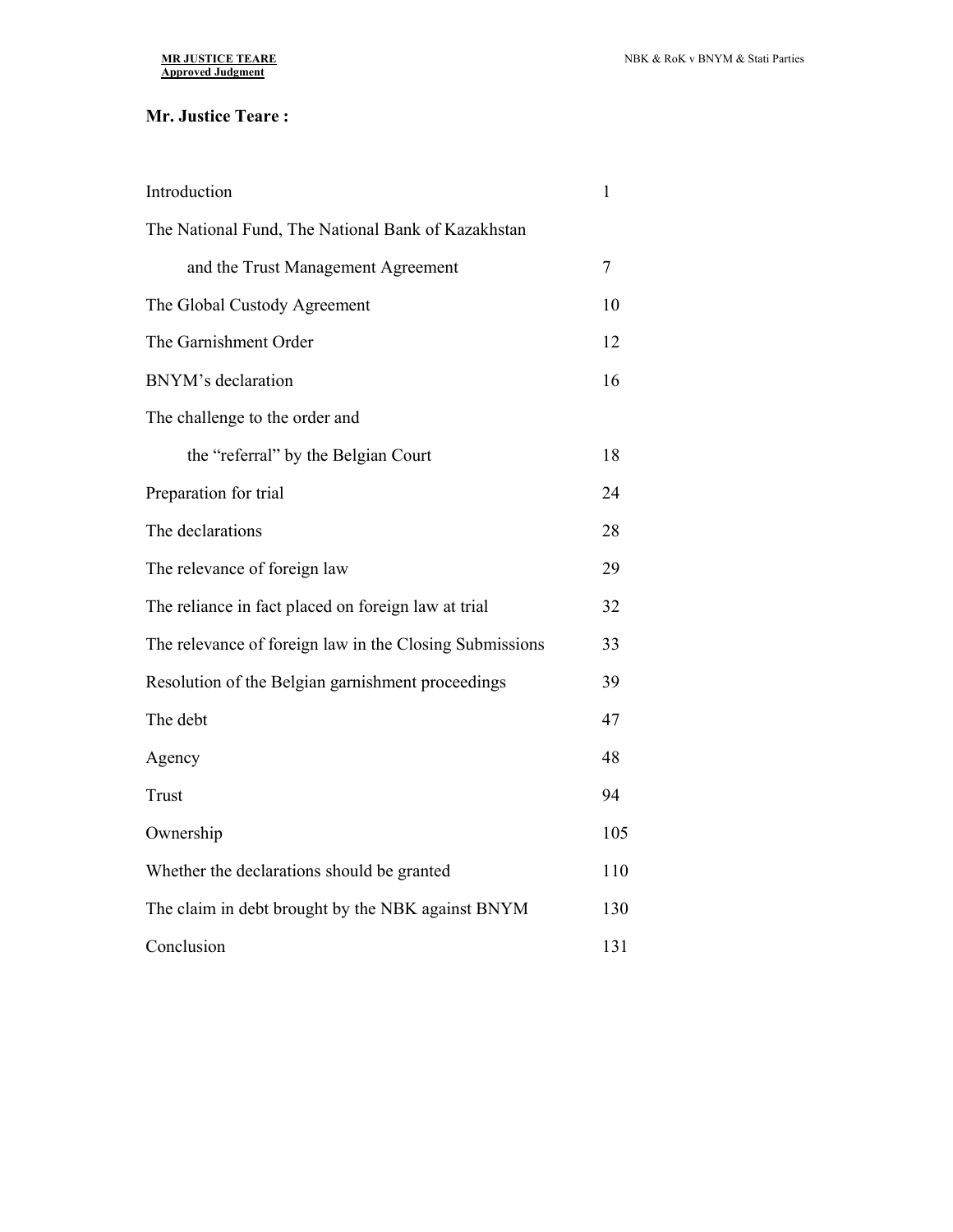#### Introduction

- 1. This judgment seeks to determine a question which has been "referred" to the English Court by the Belgian Court.
- 2. The immediate context in which that unusual, perhaps unprecedented, referral took place was a step taken in Belgium by "the Stati Parties", the Second-Fifth Defendants who are individuals and companies from Moldova and Gibraltar, in the case of the Fifth Defendant, to enforce a Swedish arbitration award made in their favour against the Republic of Kazakhstan in the sum of about US\$506 million. I have been told that the award was in respect of breaches by the Republic of its obligations under the Energy Charter Treaty which "led to the destruction of the Stati Parties' investments". The step taken to enforce the award was an attachment or garnishment order issued by the Belgian Court in October 2017 in respect of securities or cash held by The Bank of New York Mellon SA/NV, the First Defendant, a Belgian bank ("BNYM"). Those assets formed part of the National Fund of the Republic of Kazakhstan. The assets were held by the London branch of BNYM subject to the terms of an agreement with the National Bank of Kazakhstan (the "NBK") governed by English law. Pursuant to the attachment or garnishment order BNYM declared that it could not "fully exclude" that the Republic of Kazakhstan had claims on BNYM or that BNYM held assets for the Republic of Kazakhstan and accordingly BNYM "froze" certain cash and securities valued at about US\$ 22.6 billion. In November 2017 the attachment or garnishment order was challenged in Belgium by the Republic of Kazakhstan but the order was upheld in May 2018, save that its amount was reduced to the value of the award (including interest), namely US\$530 million. Since then the only assets "frozen" have been cash sums totalling US\$530 million. The securities which had been frozen have been "released" with the consent of the Stati Parties. One of the grounds upon which the attachment or garnishment order was challenged by the Republic of Kazakhstan was that BNYM had no "attachable obligation" to the Republic of Kazakhstan. The Belgian Court stated that that challenge "must be referred to the trial court in the proceedings on the merits, under article 1456 [of the Belgian Judicial Code]. The competent trial court is, as stated by Kazakhstan itself, the English Court who must apply its own national substantive law". As a result of that "referral" an action was commenced by the NBK and the Republic of Kazakhstan in this Court on 28 May 2018 seeking certain declarations which were intended to answer the question referred to this Court by the Belgian Court.
- 3. The jurisdiction of this Court was challenged by the Stati Parties but in December 2018 the challenge was dismissed; see [2018] EWHC 3282 (Comm), [2019] BLR 113.
- 4. In addition to enforcement proceedings in Belgium there are also enforcement proceedings in Sweden, the Netherlands, Luxembourg, Italy and the USA. There were enforcement proceedings in this jurisdiction which were challenged by the Republic of Kazakhstan but, following proceedings in this Court and in the Court of Appeal, they have been discontinued and the Stati Parties have undertaken not to enforce the award in this jurisdiction; see *Stati and others v Republic of Kazakhstan* [2018] EWCA Civ 1896, [2019] 1 WLR 897. Thus this Court's involvement in this matter now arises solely because of the enforcement proceedings in Belgium and the "referral" of a particular matter by the Belgian Court to this Court.
- 5. In February 2019 directions for trial were given, including in particular the exchange of expert evidence on Kazakh and Belgian law.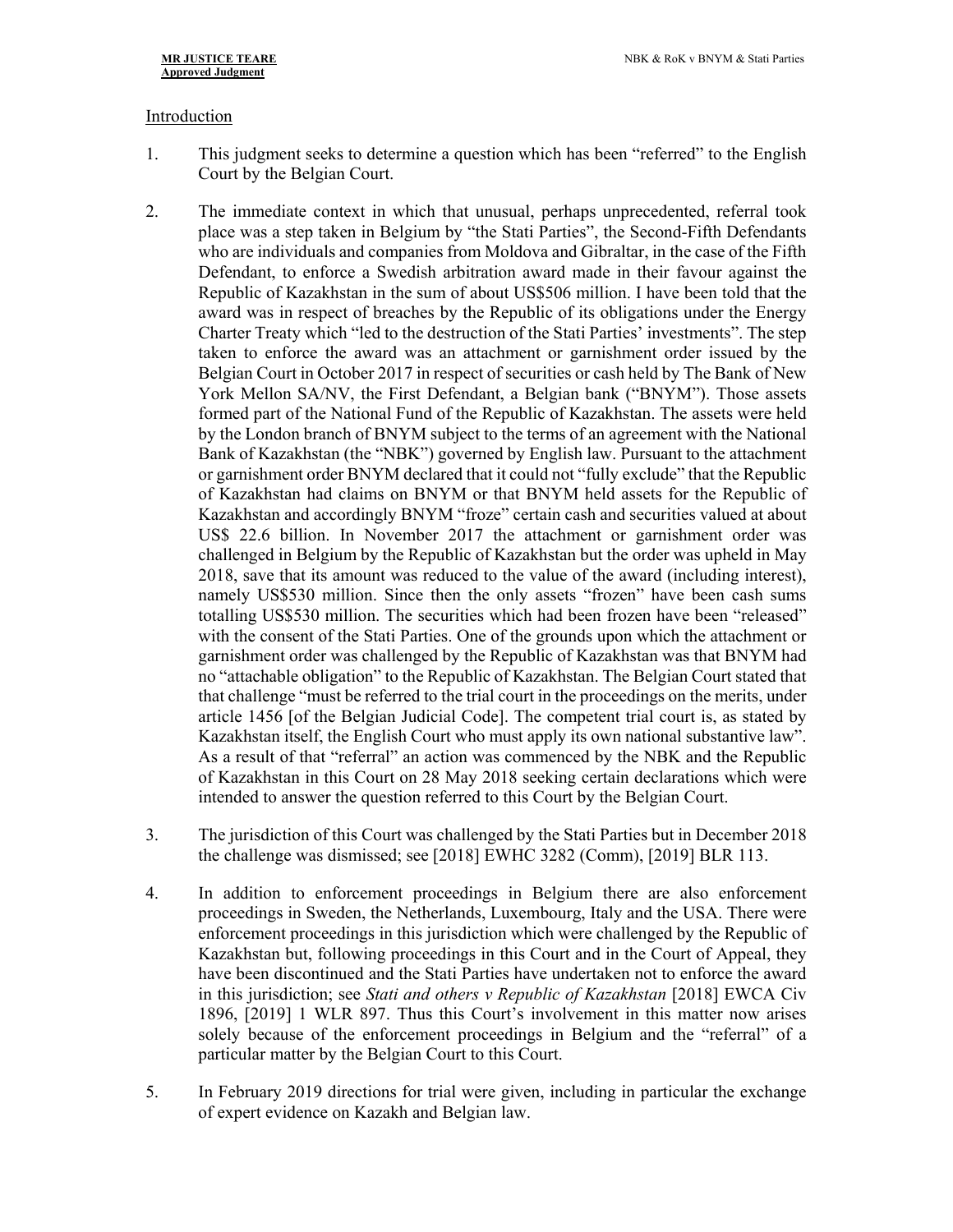6. The trial of the issue referred by the Belgian Court took place in late March 2020 in exceptional circumstances, namely, the outbreak of coronavirus. As a result of that outbreak and the restrictions advised or imposed on daily life by governments throughout the world the trial was conducted on a virtual or remote basis. The judge, counsel and solicitors participated from their homes by video link and the witnesses did so from their homes or offices abroad in Kazakhstan, Belgium and the USA. The proceedings could be watched on screen in Court 26 in the Rolls Building and they could also be viewed online (pursuant to the power granted in the Coronavirus Act 2020 to broadcast proceedings). The hearing was conducted without any technical hitch and all parties co-operated to ensure that the hearing took place efficiently and fairly. I am very grateful to the parties, their solicitors and counsel, the witnesses, transcribers, the suppliers of the necessary software and my clerk for enabling a case in the Commercial Court involving international parties and witnesses from several countries to take place notwithstanding the impediments caused by the outbreak of coronavirus.

## The National Fund, The National Bank of Kazakhstan and the Trust Management Agreement (the "TMA")

- 7. The National Fund is a sovereign wealth fund whose purpose is "the stable socioeconomic development of Kazakhstan, accumulating financial resources for future generations and reducing the effects of unfavourable external factors on the economy". It was created by Presidential Decree in August 2000. Its source of funding is tax revenue from the Kazakhstan oil industry and certain other revenues arising from, for example, the privatisation of state entities. There was evidence that it was modelled to some extent on the Norwegian sovereign wealth fund and the Alaska Permanent Fund both of which are funded by oil revenues for the benefit of future generations.
- 8. The National Bank of Kazakhstan (the "NBK") is the central bank of Kazakhstan. It exists and operates under the Law on the National Bank of the Republic of Kazakhstan of March 1995. The experts on Kazakh law agree that the NBK is a legal person separate and distinct from the Republic of Kazakhstan. When performing public law functions (for example the development and implementation of monetary policy) it acts in the name of and as part of the Republic of Kazakhstan, but it acts in its own name when entering into commercial relations with other parties.
- 9. Pursuant to a Trust Management Agreement (the "TMA") between the Republic of Kazakhstan and the NBK dated 11 June 2001 the National Fund is under "the trust management" of the NBK. "Trust management" is a Kazakh law concept. The NBK was entitled to possess, use and dispose of the National Fund for the benefit of the Republic of Kazakhstan. It is common ground that the assets in the National Fund "beneficially belong" to the Republic of Kazakhstan; see paragraph 16 of the Opening Submissions of counsel for the Republic of Kazakhstan. Consistently with this concession the Republic's expert on Kazakh law, Professor Suleimenov, has stated that the Republic retains an economic and beneficial interest in the assets (see paragraph 131 of his first report). However, he also stated that all of the assets of the National Fund are owned by the NBK and not by the Republic (see paragraph 132 of his first report). That is not common ground. The case of the Statis Parties, supported by their expert on Kazakh law, Professor Maggs, is that the assets are owned by the Republic. It may be necessary to return to this topic later in this judgment.

The Global Custody Agreement (the "GCA")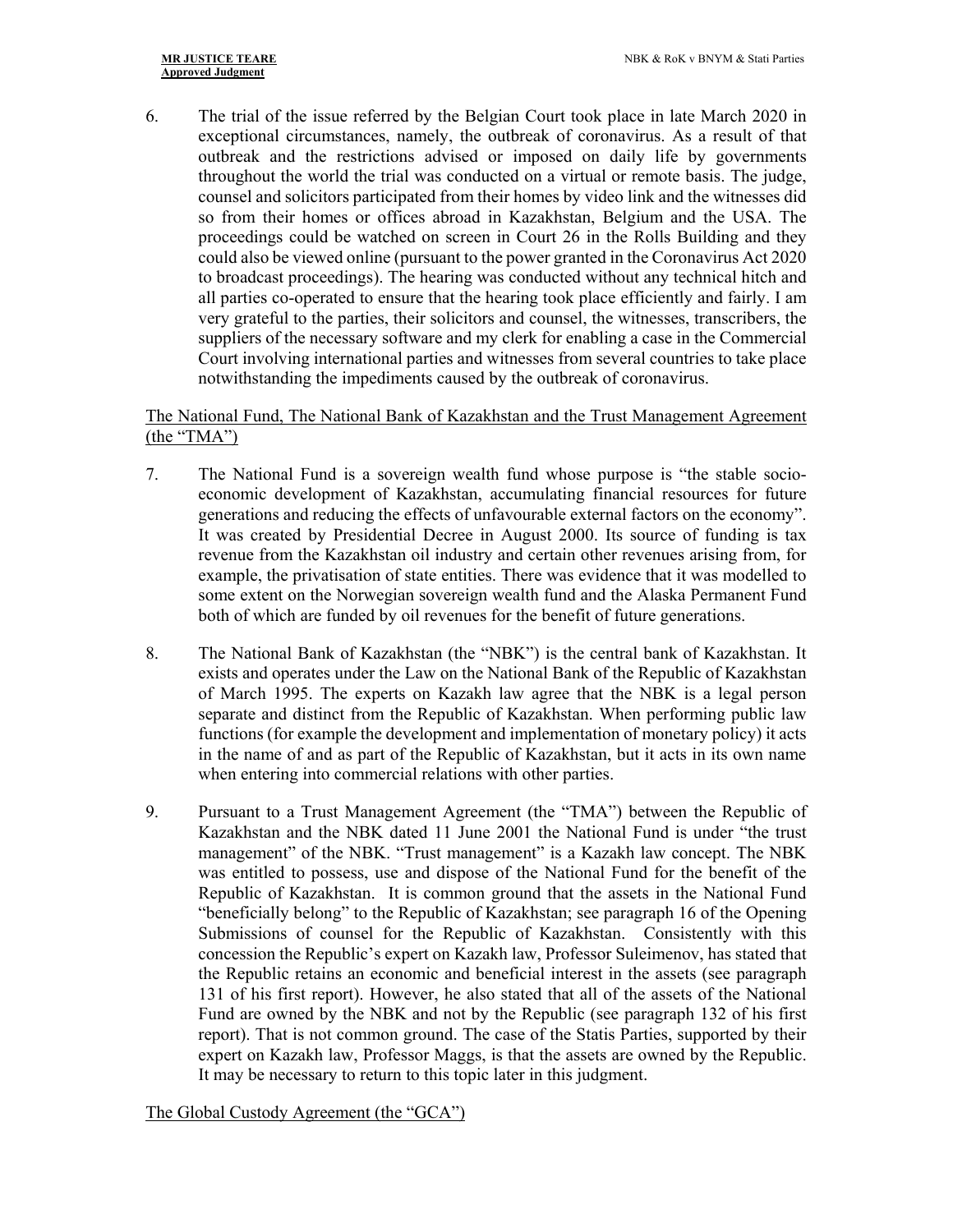- 10. BNYM holds the cash sums in question pursuant to a Global Custody Agreement (the "GCA") dated 24 December 2001, the governing law of which is English. It is common ground that "the named contracting parties" to the GCA are the NBK and BNYM; see paragraph 82 of the Opening Submissions of counsel for the Stati Parties. (BNYM was not an original party to the GCA but became party to it by way of a novation on 23 January 2003.)
- 11. There is no dispute, I think, that the cash sums held by BNYM pursuant to the GCA are part of the National Fund. The cash sums are held in 15 accounts in US dollars and total US\$530 million. In English law they are represented by the liability of BNYM to pay the sums on demand. The entity which holds the right to demand payment is either the NBK (the case of NBK and the Republic) or the Republic (the case of the Stati Parties). The case of the Stati Parties is that the Republic has the right to make the demand either because the NBK entered into the GCA as agent on behalf of the Republic or because, as beneficial owner of the National Fund (of which the cash forms part), it can require the NBK as trustee to make the demand or can do so itself by a "derivative action".

### The Garnishment Order

12. On 29 September 2017 the Stati Parties applied to the Belgian Court for permission to levy an attachment or garnishment against the Republic of Kazakhstan, "including the National Fund of the Republic" on, inter alia, "all claims that Kazakhstan (including the National Fund) has against BNYM". This was an attempt to enforce an arbitration award which the Stati Parties had obtained against the Republic in December 2013. The application stated at paragraph 19:

> "The Bank of New York Mellon SA/NV ("BNY Mellon") – garnishee according to the present request – acts as global custodian for the [National Fund] based on which Kazakhstan must have a claim against BNY Mellon relating to the assets in the [National Fund] that BNY Mellon holds for the [National Fund] as full part of Kazakhstan. "

- 13. The Attachment Court in Brussels granted permission on 11 October 2017 and the court bailiff served the garnishment on BNYM on 13 October 2017.
- 14. The order was issued and served pursuant to article 1445 of the Belgian Judicial Code which provides:

"Any creditor can, on the basis of authentic or other instruments, through a bailiff, protectively garnish, in the hands of a third party, any amounts owed by such third party to its debtor."

15. The scheme of the order is easily understood by an English lawyer familiar with an English garnishee or third party debt order. A leading authority on the Belgian law of execution has described it thus:

> "The garnishment is therefore best defined as the attachment in the hands of the seized debtor's debtor [the garnishee] on what the latter must pay or deliver to the seized debtor………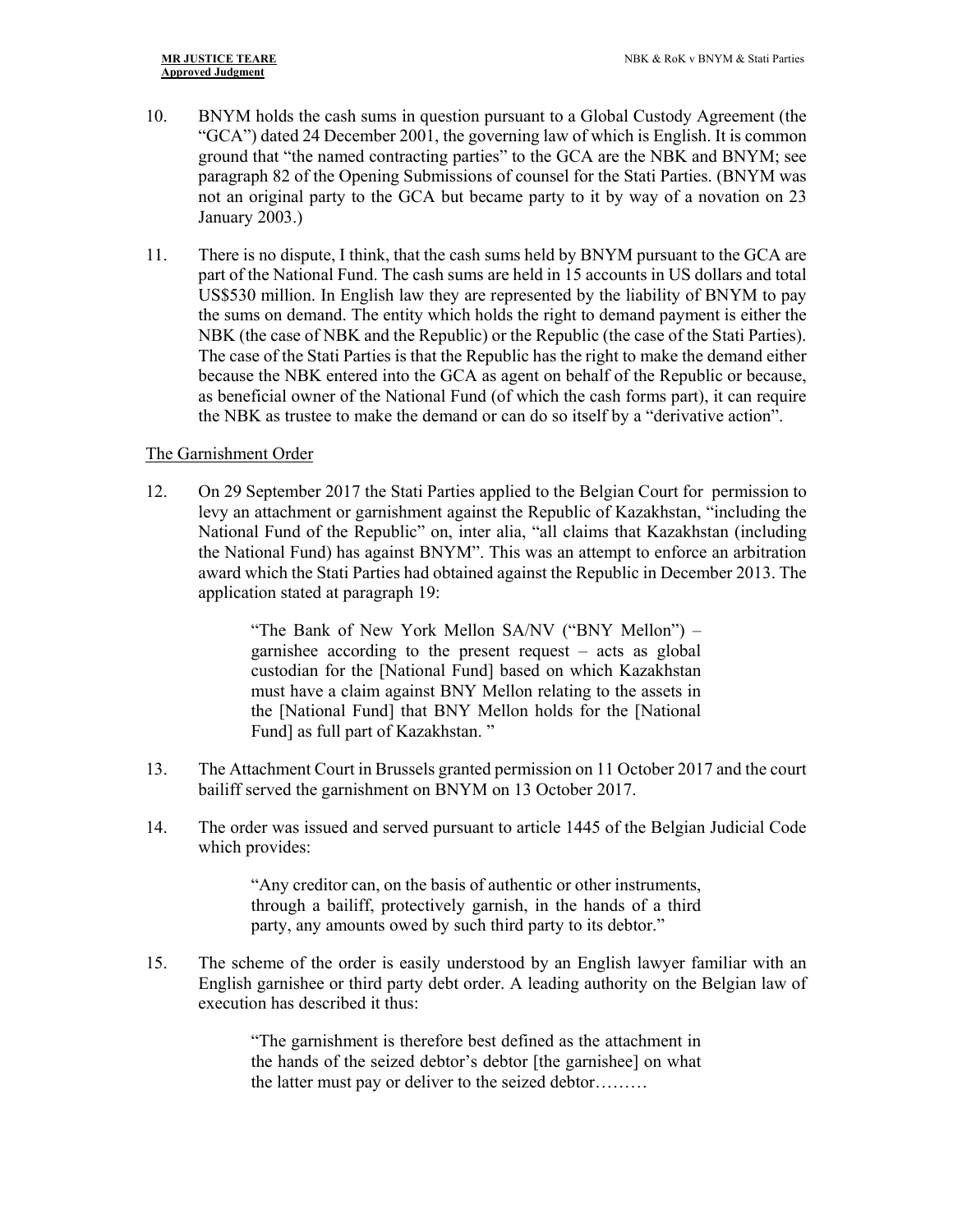The debt claim between the garnished debtor and the garnishee is called the subject matter of the attachment."

#### BNYM's declaration

16. In response to the order BNYM declared on 30 October 2017 as follows:

"Although (legal predecessors of) BNYM entered into a global custody agreement dated 24 December 2001 ("Global Custody Agreement") with the National Bank of Kazakhstan (the "NBK"), which is a "state entity" of the Republic of Kazakhstan …….. the Bank cannot fully exclude that the Republic of Kazakhstan (including the National Fund) has or will have claims on BNYM or that BNYM holds assets of or for the Republic of Kazakhstan (including the National Fund) which are the subject of garnishment in view of its contractual relationship with the NBK and the uncertainties of the legal relationship existing between the latter and the Republic of Kazakhstan."

17. Accordingly BNYM froze the assets it held pursuant to the GCA.

#### The challenge to the order and the "referral" by the Belgian Court

18. On 20 November 2017 the Republic sought an order setting aside the attachment or garnishment order. All grounds advanced for setting aside the order were dismissed in a judgment of 25 May 2018. With regard to the contention by the Republic that the garnishee, BNYM, was not a debtor of the Republic the Belgian Court said:

> "The argument that is raised by Kazakhstan is about the subjectmatter and the consequences of the attachment. Kazakhstan's contention is actually that the garnishment could not have any subject-matter, and that the garnishee still wrongly froze the accounts.

> The fact that the garnishee is not the debtor of the seized-debtor is not a ground for the withdrawal of the authorization nor for the lifting of the garnishment that has been authorized. The absence of a debt from the garnishee towards the seized-debtor only leads to the conclusion that the garnishment has no subjectmatter.

> In the current case the attachment judge can only consider that the garnishment that has been authorized does indeed have a subject-matter. The subject-matter of the garnishment follows in fact from the declaration of the garnishee. According to the declaration …….[the declaration is then quoted]

> The seized debtor is entitled to challenge the declaration from the garnishee before the attachment judge. However, this challenge relates to the debt of the third party and must be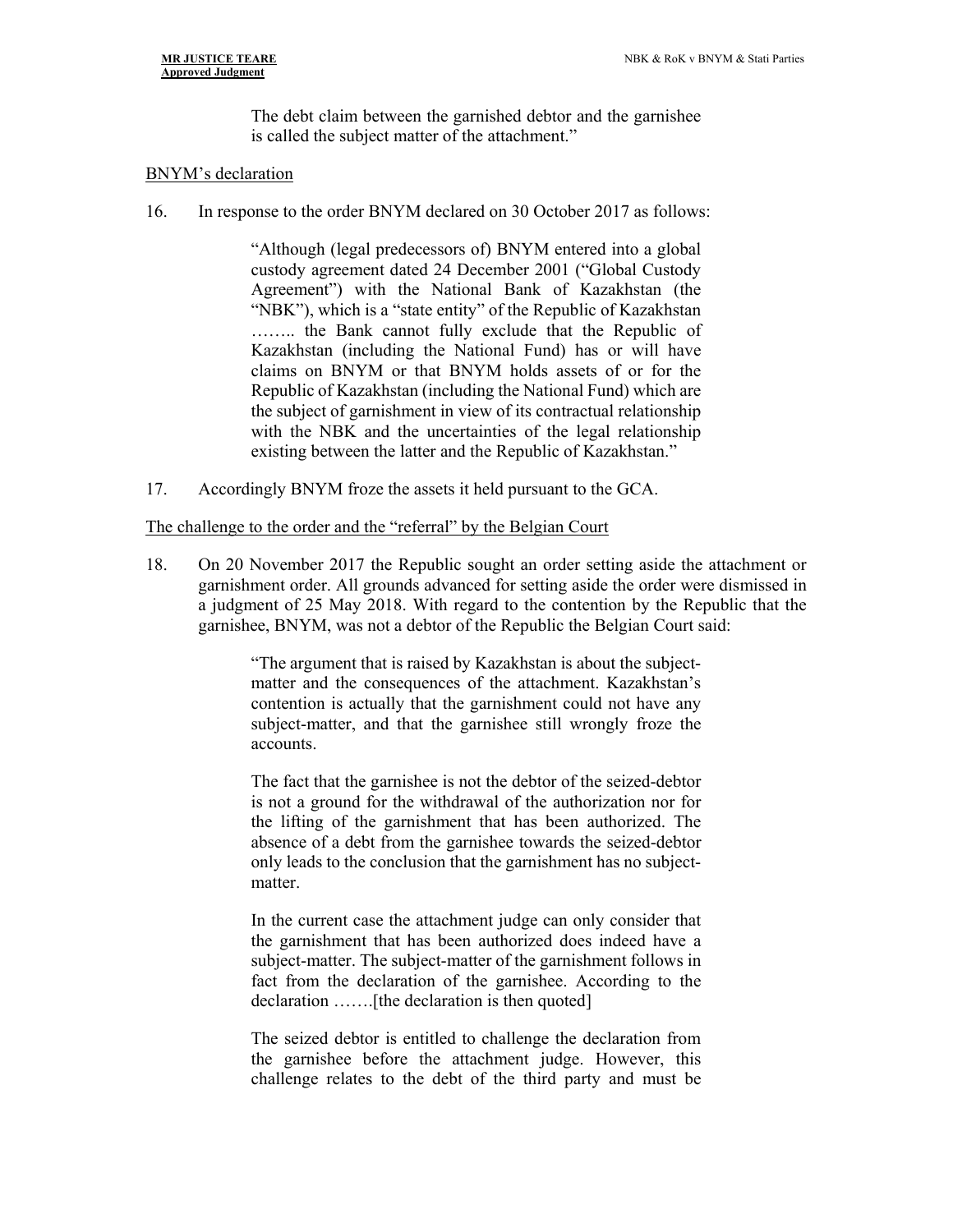referred to the trial court in the proceedings on the merits under Article 1456 2nd. para BJC.

The competent judge on the merits is, as stated by Kazakhstan itself, the English court who must apply its own national substantive law."

19. The Belgian Court noted that the NBK also applied to set aside the order on the same grounds as the Republic and that BNYM sought an order that it was discharged towards the NBK and the Republic. The Belgian Court said:

> "Both claims relate to the subject-matter of the attachment, notably whether or not a debt exists from BNYM towards Kazakhstan. Kazakhstan disputes the existence of such debt. The attachment judge cannot and may not settle such dispute, but only the judge on the merits. The judge on the merits is, as already mentioned above the English court who must apply its own national law."

20. Article 1456 of the Belgian Judicial Code ("BJC") to which the court referred provides as follows:

> "If the garnishee disputes the debt of which the seizing creditor is seeking payment, the case is brought before the competent court or, as the case may be, referred to the competent court by the attachment judge."

- 21. It is to be noted that article 1456 is premised upon the basis that the garnishee disputes the debt of which the creditor is seeking payment. In this case the garnishee did not do so but accepted that a debt owed to the Republic could not be excluded. It was the award debtor (the Republic) which disputed the debt. I point this out for completeness and because it was noted by one of the experts in Belgian law, Professor Storme. But no substantive point was taken as a result of it.
- 22. The scope of the referral by the Belgian Court to this court was debated on the Stati Parties' challenge to the jurisdiction of this court. In my judgment, [2018] EWHC 3282 (Comm), [2019] BLR 113, I said, at paragraph 27, that the dispute was "whether it [the referral] included the question whether, notwithstanding NBK was the named party to the GCA, such was the relationship between the RoK and NBK that sums owed to NBK were to be regarded as held to the order of the RoK. That question gave rise to the issues in the Belgian proceedings of piercing legal personality, sham trusts and abuse of law." Having reviewed the Belgian Court's decision and the declarations sought in this court I concluded as follows, at paragraph 33:

"33. At trial, the Stati parties will be able to make submissions based upon the relationship between the RoK and NBK, which go beyond the narrow question of "who is the counterparty to the GCA?", and which will enable issues analogous to the issues of piercing legal personality, sham trust and abuse of law which the Stati parties have raised in their written submissions in Belgium, to be addressed. Those are all matters that can be determined by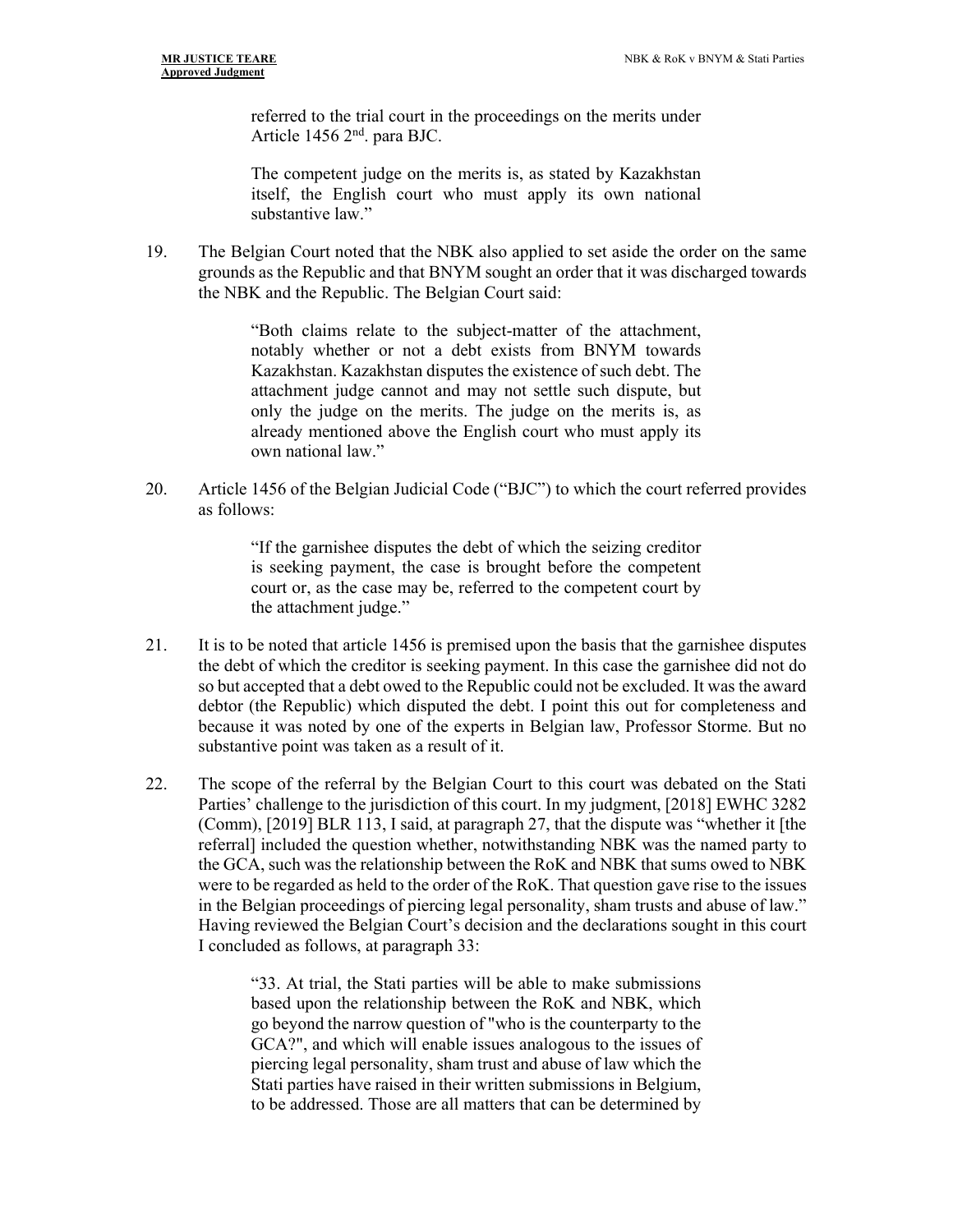this court, applying what it determines to be the applicable law. All such claims will go to the central question: 'what assets, if any, does BNYM(L) hold for RoK?'. That is the question raised by the declarations sought by the Claimants. As Mr Malek QC submitted for the Claimants, this "is not limited to any liability of BNYM to RoK in contract: it includes any liability to RoK relating to the assets." The resolution of that question will necessarily, therefore, have a "material effect" on the Belgian executory attachment proceedings."

23. The precise ambit of the question "what assets, if any, does BNYM hold for the Republic" was not analysed in any detail either in my judgment or in, I think, counsel's submissions. Perhaps I should have been clearer in my language but I believe that I had in mind that if matters such as a sham trust were established by whatever law was, in accordance with the English law of conflicts, the applicable law then it might be that the sums payable under the GCA were held by BNYM for the Republic. It was that sort of argument that I had in mind when approving Mr. Malek's submission that the declarations sought were not limited to liability in contract. In that regard I accept that I could have expressed myself more clearly. For if BNYM holds the cash assets for the Republic the foundation of that liability must rest in contract, namely, the GCA. The cash assets are, as a matter of English law, a liability in debt.

## Preparation for the trial

- 24. When pleadings were exchanged it appeared that there was no common ground as to the law which was to be applied by the English Court. Thus in their Rejoinder the Stati Parties had not admitted that English law was the applicable law (see paragraph 8). It was said that the applicable law was Belgian and/or Kazakh (see paragraph 9). Reference was made to Belgian law concepts of "simulation" or "pretence" and to the use of a trust structure in an abusive manner (see paragraph 11). Considerable reference was made to Kazakh law and in particular to "the abuse of civil rights" under Kazakh law (see paragraph 21). It was alleged that the TMA was a sham or mock agreement under Kazakh and/or Belgian and/or English law (paragraph 27).
- 25. In consequence the List of Issues at paragraph  $5(g)$  included the following:

"Does Kazakhstan have claims or rights against BNYM, or any capacity to enforce the GCA, arising out of any argument based on, or analogous to:

- (i) piercing legal personality;
- (ii) sham trust; or
- (iii) abuse of law?

under whichever law that governs that question."

26. In preparation for the trial the parties exchanged evidence of Kazakh and Belgian law. One issue of Kazakh law considered by the Kazakh law experts was: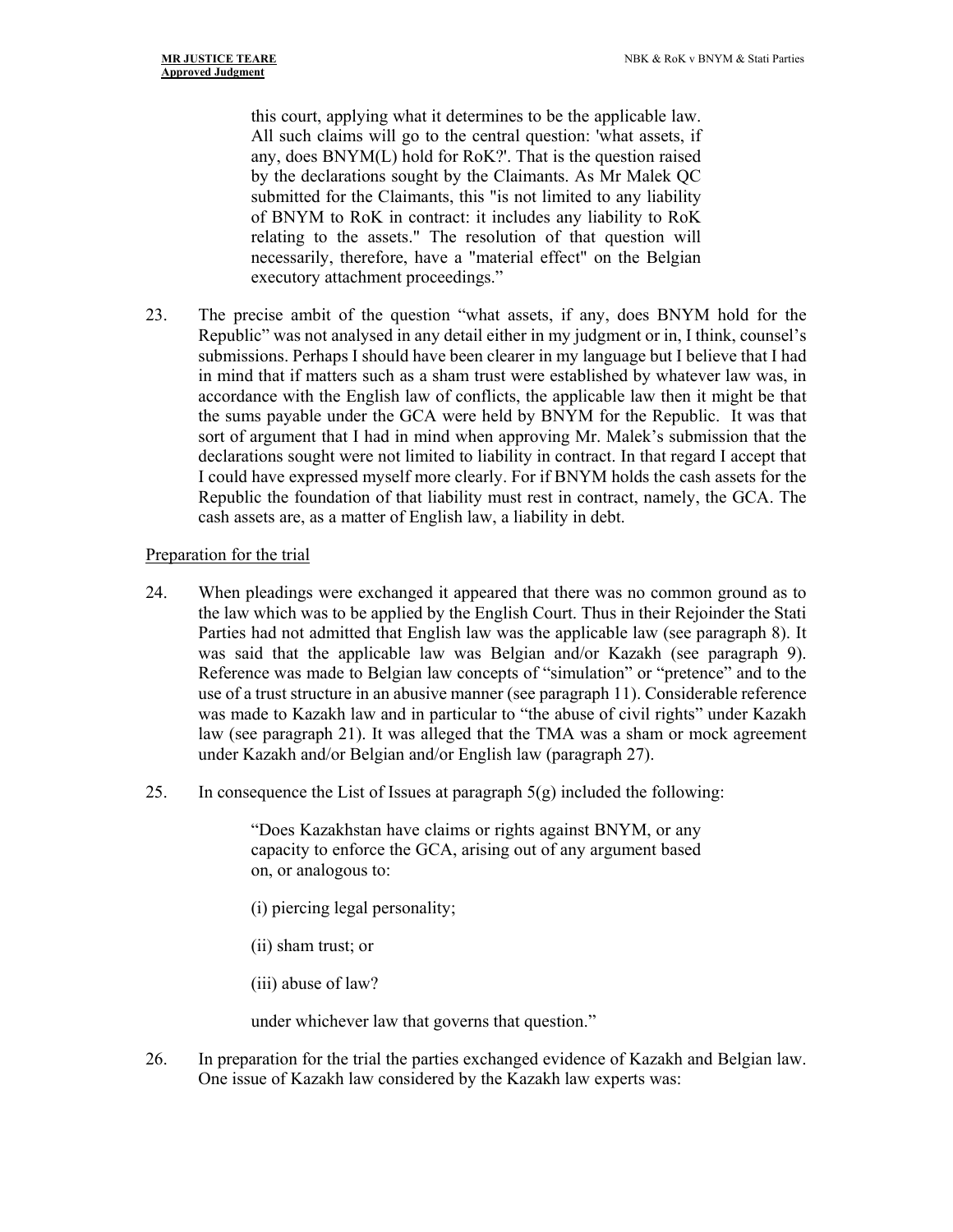"In what circumstances, if any, could Kazakhstan have claims or rights against BNYM in relation to the Securities and/or the Cash, or any capacity to enforce the GCA, having regards to: (a) any relevant features of the legal relationship between NBK and Kazakhstan and between each of them and the National Fund (including the terms and effects of the TMA); and (b) any applicable legal rule based on or analogous to piercing legal personality, sham trust, or abuse of law ?"

27. Similarly, one issue of Belgian law considered by the Belgian law experts was:

"In what if any circumstances could the Cash and/or the Securities held pursuant to the GCA or any claims or obligations in respect thereof fall within the scope of the Belgian Garnishment Order (a) having regard in particular to: any relevant feature of the legal personality of NBK and its potential equivalence to RoK, (b) having regard in particular to: any relevant features of the legal relationship between NBK and RoK and between each of them and the National Fund including the terms and effect of the TMA; and (c) having regard in particular to: any applicable rule or principle of law based on, or analogous to, piercing legal personality, simulation, sham trust, *actio pauliana* or abuse of law ?"

## The declarations

- 28. The declarations which are now sought by the NBK and the Republic in the proceedings before this court are these:
	- i) The contracting parties to the GCA are BNYM London and NBK (and not Kazakhstan).
	- ii) The obligations owed by BNYM London under the GCA are owed solely to NBK (and not Kazakhstan).
	- iii) BNYM London has no obligation to pay any debt due under the GCA to Kazakhstan.
	- iv) Kazakhstan does not have any claims (under any system of law) against BNYM in relation to the cash deposits held by BNYM pursuant to the GCA which constitute a subject-matter falling within the scope of the Belgian Garnishment Order.

## The relevance of foreign law

29. The fourth declaration was added by an amendment permitted on the first day of the trial. It did not appear to me to add to the issues to be debated. The addition of the declaration in place of an earlier declaration which appeared to criticise the conduct of BNYM also had the advantage that it meant that BNYM could take a lesser role in the proceedings. I was however concerned that the reference to "any system of law" required the court to examine whether under any system of law the Republic had a claim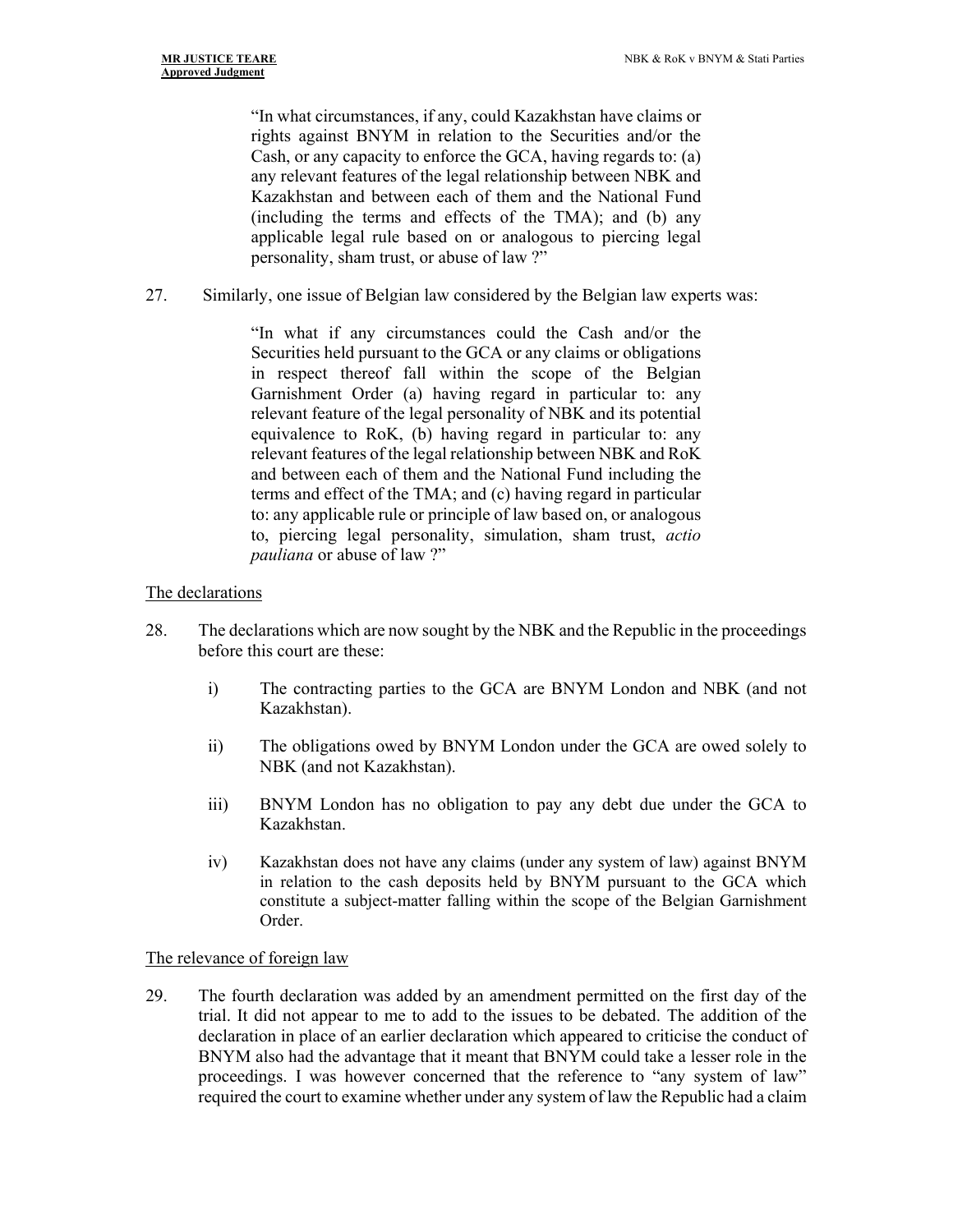against BNYM to payment of the US\$530 million. That appeared to be an unlikely exercise to be required of the English Court. I put my concern to counsel for the NBK and the Republic who replied as follows:

I think the reference to "under any system of law" is simply there to make it clear that for the purpose of 1445 there has to be a claim, and that claim can arise under any system of law. …….

But your Lordship is right ……….from our perspective we say that in essence you are looking at the position under the GCA, and in particular whether or not Kazakhstan has got a claim against Bank of New York Mellon in debt under the GCA, which of course is governed by English law. And it is going to be one of my submissions that a lot of the disputes that have been identified by the experts do not actually arise and have added a degree of complication that is unnecessary.

But I think the reason for the language "under any system of law" is just to highlight that a claim that is attachable can arise under any system of law. But we would agree with your Lordship that on the facts of this case that is going to be a question of English law; and the debt, and the only debt, is under English law and not under any other legal - - does not have any other legal basis...

I think that that is the rationale in  $1(e)$  of using the words "under" any system of law", just to make it clear that it could arise that the - - that the claim could arise under any legal system, although your Lordship is right, your Lordship is going to be really concerned with English law.

30. When I gave a short ruling allowing the amendment I accepted this explanation:

"It seems to me that Mr Malek must be right when he says that the genesis of that phrase "under any system of law" lies in the circumstance that under the law of Belgium the attachment order will have subject matter if, under any system of law, Kazakhstan has a claim against BNYM in relation to the cash deposits. But the relevant system of law, because that is the system of law which governs the GCA, is English law, and that is why the Belgian court referred this question to the English court."

31. At a later stage I was referred to the Belgian law experts' joint memorandum from which it appeared that the phrase "under any system of law" echoed the agreement of the Belgian law experts that "if BNYM owes the Cash ….to Kazakhstan, the Cash ……….fall(s) within the scope of the Belgian Garnishment Order, irrespective of the law under which that claim arose." It followed that the fact that the debt arose under English law rather than under Belgian law made no difference to the efficacy of the Belgian Garnishment Order. That was later stated in terms by Professor Allemeersch when cross examined at Day 2 p.13 line  $9 - p.3$  line 12. The question of the debt, being the suggested subject-matter of the Garnishment Order, was referred to the English Court because the governing law of the alleged debt was English.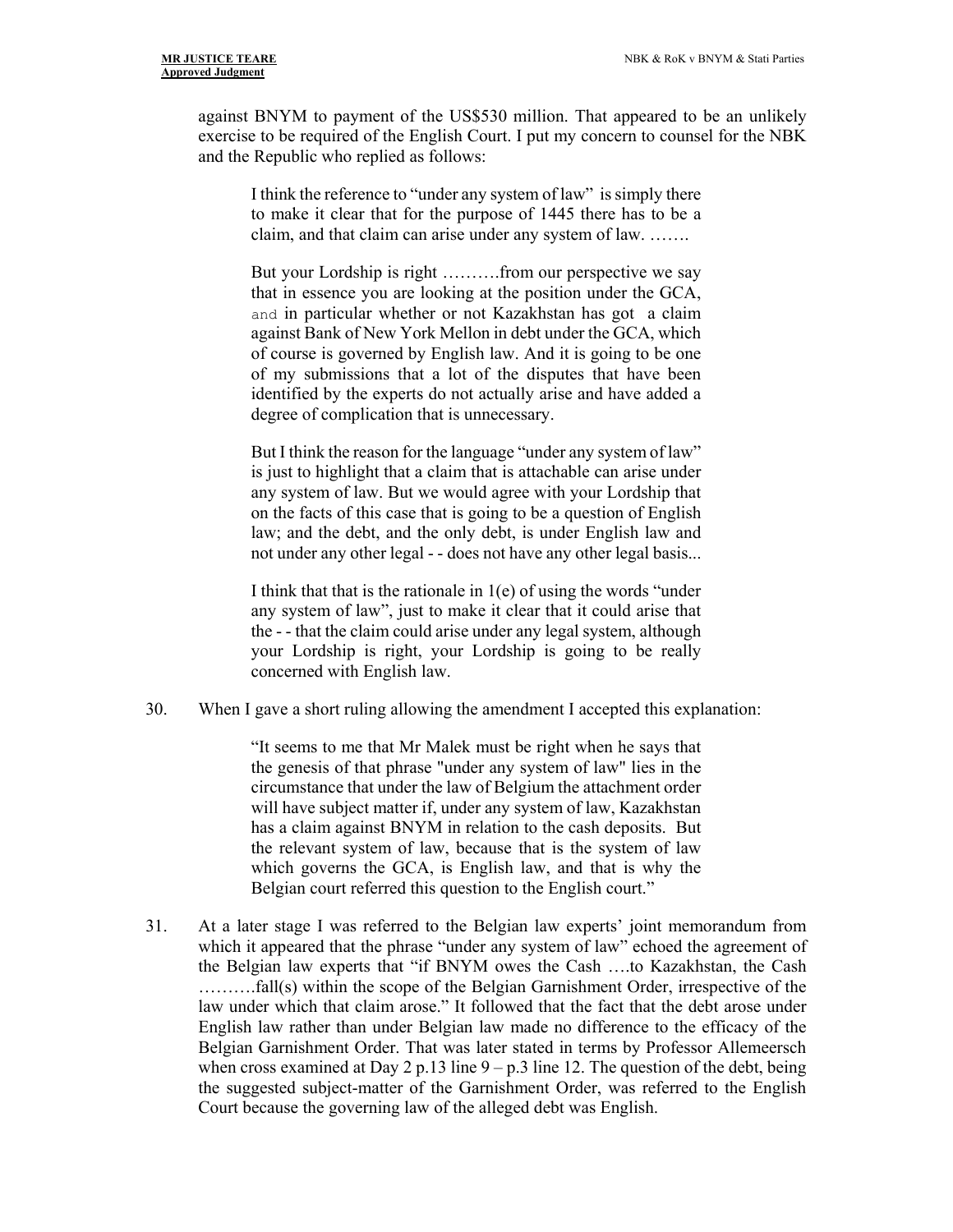#### The reliance in fact placed on foreign law by the Stati Parties at trial

32. However, at trial the Stati Parties did not seek to argue that the English law question which has been referred to this court, that is, whether BNYM owes the debt in question to the Republic of Kazakhstan, required any issues such as a sham trust to be addressed. Nor did they seek to establish the factual basis for such issues. They relied upon two arguments in support of their case that BNYM owes its debt to the Republic, namely, the law of agency and the law of trusts. They could have submitted, if they had wished, that in English law questions such as a sham trust were relevant to the question whether BNYM owed a debt to the Republic or that the foreign law on such topics was required to be assessed pursuant to the English law of conflicts but they chose not to do so. No such case was advanced either on the facts or in law. I cannot say why such a case was not advanced. The fact is that no such case was advanced either in fact or in law.

#### The relevance of foreign law in the parties' closing submissions

33. In the light of my ruling on the first day of the trial I was surprised to read in the Closing Note of counsel for BNYM (which was the first closing submission that I received) that it was essential that:

> "the Court does not limit its consideration of the question of subject-matter to whether RoK has any (contractual) claim against BNYM under the GCA as a matter of English law. The Court should decide whether RoK has any claim against BNYM under any applicable system of law. The only potentially relevant laws identified by the Claimants and/or the Stati Parties are English, Belgian and Kazakh law. "

- 34. In his oral submissions counsel explained, by reference to the pleadings and in particular paragraphs 6 and 11 of BNYM's Defence, that this had always been BNYM's position.
- 35. Counsel for the NBK and the Republic allied themselves with this approach and said that all issues pleaded in the Rejoinder were "in play". In their Closing Submissions at paragraph 9 they said:

"The pleaded and agreed issues were not formulated in a way that restricted them to matters of English law. On the contrary, the Reply and the Rejoinder set out in detail the parties' respective positions on the relevance and content of Belgian and Kazakh law on the central question of subject matter. The parties' experts have given their opinions on an agreed list of questions of Belgian and Kazakh law, including (in the case of the Belgian experts) a broad formulation of the central question: "In what, if any, circumstances could the Cash and/or the Securities held pursuant to the GCA, or any claims or obligations in respect thereof, fall within the scope of the Belgian Garnishment Order?"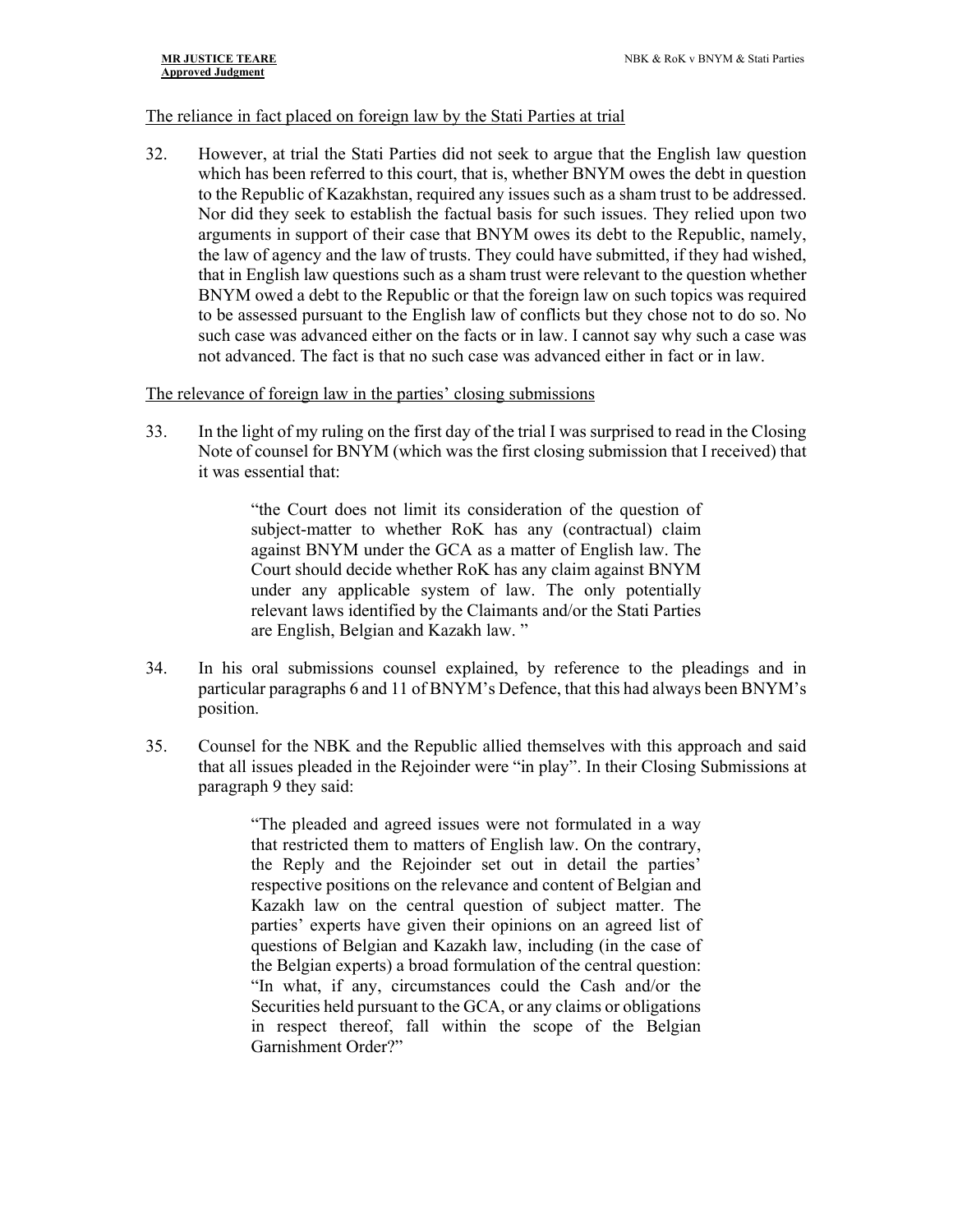36. Counsel for the Stati Parties, notwithstanding the scope of their Rejoinder, but consistently with my judgment on the jurisdiction challenge, stated their position as follows in their Closing Submissions at paragraph 9:

> "The Stati Parties' position is that the proper scope of this trial is whether RoK has a claim against BNYM under the GCA, as a matter of English law, taking into account foreign law only in so far as that is permissible and required by English conflict of law rules."

- 37. In my judgment foreign law issues arise where the English Court applies, as part of the English law of conflicts, a foreign law to a particular issue. For example the relationship between the NBK and the Republic is governed by Kazakh law. It was for this reason that, when I gave judgment on the jurisdiction challenge, I had referred (in the passage which I have already quoted above) to "issues analogous to the issues of piercing legal personality, sham trust and abuse of law which the Stati parties have raised in their written submissions in Belgium" which were to be "determined by this court, applying what it determines to be the applicable law." Counsel for the NBK and the Republic and counsel for BNYM, in support of the submission that the court should consider the liability of BNYM to the Republic under Belgian or Kazakh law as well as English law, relied upon the penultimate sentence of paragraph 33 of my judgment on the jurisdiction challenge wherein I had approved Mr. Malek's submission that the question before the court was "not limited to any liability of BNYM to RoK in contract: it includes any liability to RoK relating to the assets". I have already accepted that I could have expressed myself more clearly in this regard but my approval of Mr. Malek's submission was certainly not intended to say that the question before the court involved consideration of the question whether BNYM had any liability to the Republic relating to the assets under any system of law. That would have been a surprising question for this court to entertain. I did not understand Mr. Malek's submission to have that effect. As I have explained above, I believe that I had in mind that if matters such as a sham trust were established by whatever law was, in accordance with the English law of conflicts, the applicable law then it might be that the sums payable under the GCA were held by BNYM for the Republic.
- 38. At the end of the trial it appeared that counsel for the NBK and the Republic accepted my understanding of the circumstances in which foreign law would be relevant:

"So your Lordship is right when he says that the court needs to decide foreign law issues to the extent that English conflict of law rules point to the foreign law, and that is clearly right."

#### Resolution of the Belgian garnishee proceedings

39. Counsel for the NBK and the Republic and counsel for BNYM said that this was an unsatisfactory state of affairs because it meant that the decision of this court might not bring finality. They suggested that the Stati Parties were intent on running further arguments in Belgium with regard to persuading the Belgian Court that even if this court decided that the Republic had no claim on BNYM to the debt the Belgian Court could properly be asked to consider whether there were other reasons why the garnishment order had subject-matter. It seems that that is indeed the intention of the Stati Parties. Counsel for the Stati Parties told me that further hearings in Belgium had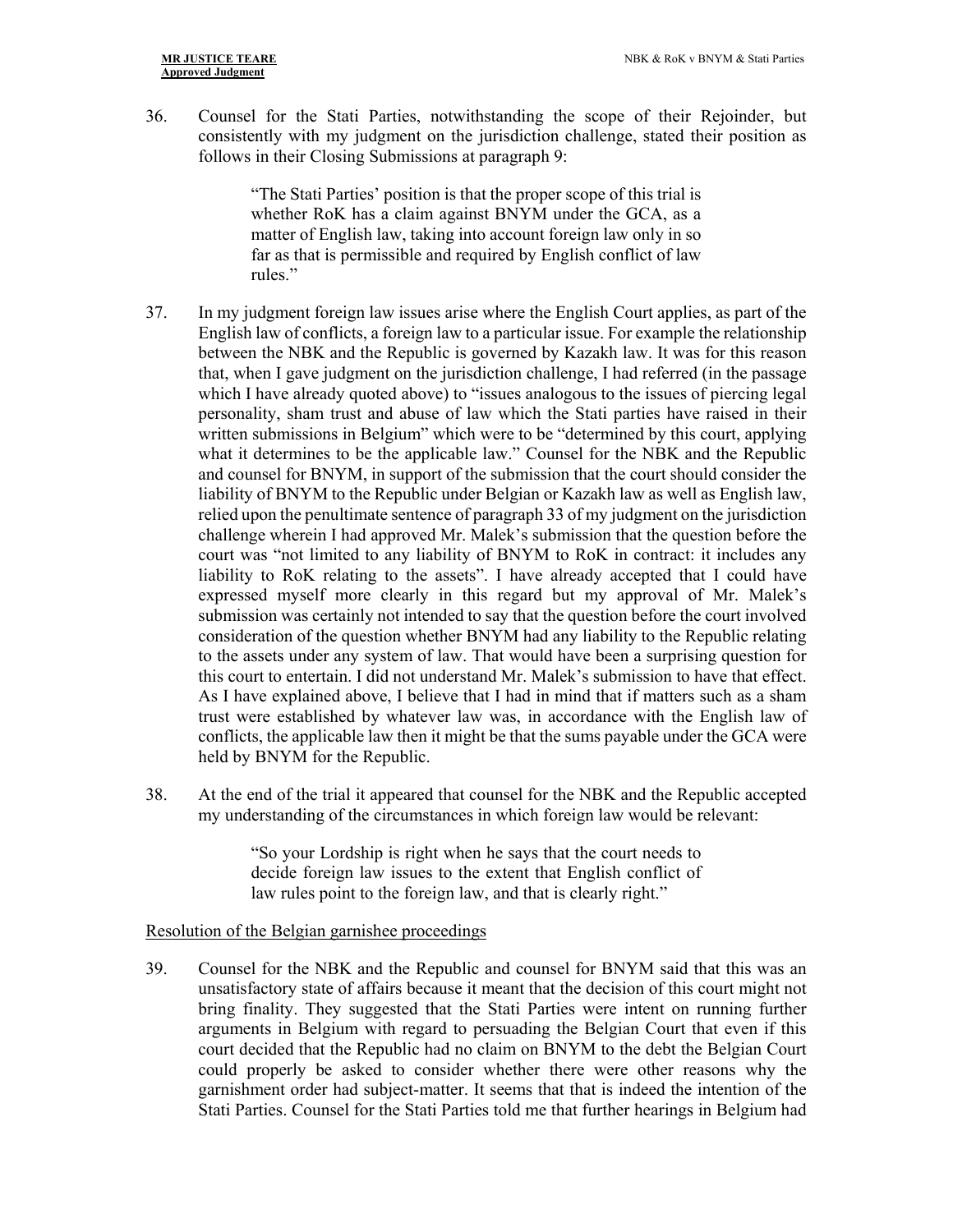already been scheduled to take place after this court had given judgment. Moreover, the Stati Parties had not hidden their intention. In their Rejoinder at paragraph 33 they had alleged that "the ultimate question of whether the National Fund assets held under the GCA are caught by the Belgian attachment (on the basis that they form the "subject matter" of the attachment or otherwise) is to be finally determined by the Belgian courts."

- 40. Counsel for the NBK and the Republic and counsel for BNYM invited this court to resolve, finally, the question whether the debt was owed to the Republic and, if the court held that the debt was owed not to the Republic but to the NBK, to give judgment on that debt claim to the NBK (or, as BNYM preferred, to give BNYM a period of time after the court handed down judgment in this matter to pay the debt) because the Belgian garnishment order would have been revealed to have no subject-matter and would be at an end. Counsel for the Stati Parties said, as I have already noted, that the final determination of the attachment or garnishment order was a matter for the Belgian courts.
- 41. The submission made by counsel for the NBK and the Republic that this court should finally determine whether or not the garnishment order had subject matter relied heavily on language used by me in my judgment on the jurisdiction challenge, specifically in paragraph 36 where I said that I was "unable to accept the submission that the Belgian Court has not in substance referred the question of the content of the attachment order to this court". However, I was not addressing in that paragraph the question whether issues of Belgian law concerning the ultimate determination of the garnishment order should be determined by this court. I was addressing a submission "that there had been no referral of any question to this court and that the Belgian court had determined that the attachment order did have subject matter, on the basis of the BNYM declaration" (see paragraph 34 of my judgment). In the rest of paragraph 36 I made clear that this court was concerned with "the existence of a chose in action held by BNYM(L) for the RoK". That was the issue which had been referred to this court and which will have a bearing on the question whether the garnishment order has subject-matter.
- 42. I have no doubt that this court cannot, as it were, purport to determine the outcome of the attachment or garnishment proceedings in Belgium. Once this court has determined the question referred to it, it must be for the Belgian court to determine the consequences of that decision in Belgium. Belgium is where the Stati Parties have taken steps to enforce the arbitration award by a garnishment order and Belgium must be the place where they are determined. This court's role is to answer a question which the Belgian court has referred to this court. It is not to determine the outcome of the Belgian garnishee proceedings, notwithstanding that its determination of the issue referred to it may have a significant and possibly decisive role in bringing those proceedings to an end. It would be contrary to comity, that is, the respect which this court has for the procedures of another jurisdiction, for this court to assume responsibility for the determination of the garnishee proceedings in Belgium. In my judgment it is unthinkable that this court would presume to do that.
- 43. There are, as I understand the position, two broad matters in particular which the Stati Parties wish to argue before the Belgian Court.
- 44. The first is an argument developed by Professor Storme, the expert on Belgian law instructed by the Stati Parties, that the cash, being part of the National Fund, is within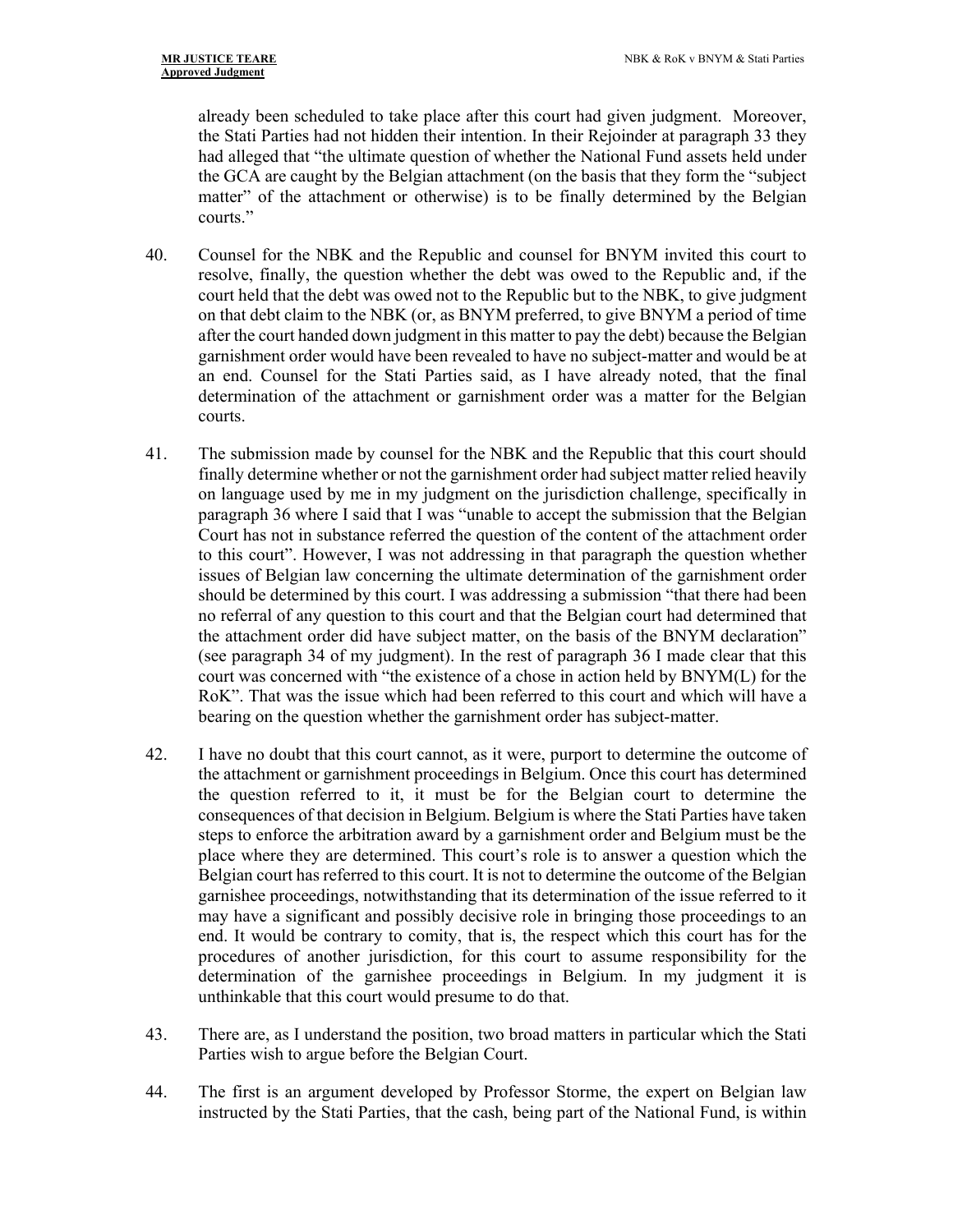the garnishment order as a matter of Belgian law because the National Fund was expressly mentioned in the garnishment order and because the extent of the creditor's "right of recourse" against the assets of the debtor is a matter for the Belgian Court to decide. This was not accepted by Professor Allemeersch, the Belgian law expert instructed by the NBK and the Republic, who said, when cross-examined, that if this court clarifies to whom BNYM owes the cash "that indeed in my opinion will settle the issue". His opinion was that the creditor's right of recourse was not "a standalone legal ground on which creditors could rely". Rather, the creditor had to exercise the specific enforcement mechanism appropriate to the asset they wished to seize. In this case that was the garnishment of the debt owed by BNYM. He relied upon the terms of article 1445 of the BJC which identified that which could be garnished by a judgment creditor as any amounts "owed by such third party to its debtor."

- 45. I found Professor Storme's opinion difficult to accept, for these reasons. First, article 1445 appears to focus on what is owed to the judgment debtor, rather than on what is owned by the judgment debtor. Second, if the garnishment had subject matter because the creditor had a right of recourse to all the assets of the debtor and, as noted in the Belgian judgment of 25 May 2018, it was "uncontested" that the National Fund was the "property of Kazakhstan" it is very difficult to see why the Belgian Court thought it necessary to refer to the English Court the question whether the debt of BNYM was owed to the Republic. Similarly, the distinction that Professor Storme drew between the question what the third party owes, a question of contract law, and the question who owns the right to the cash, a question of enforcement law, appeared to be inconsistent with the Belgian Court's decision of 25 May 2018 to refer to the English court the question whether the debt was owed to the NBK or to the Republic. However, it would not be appropriate for the English Court to purport to reach a decision on this question which appears to me to relate to the scope of the Belgian garnishment order and should therefore be addressed by the Belgian Court and not by this court. The Belgian Court is clearly the appropriate forum for the resolution of this dispute as to Belgian law; cf *Lambton v Lambton and others* [2013] EWHC 3566 (Ch) at paragraphs 62-63.
- 46. The second argument which the Stati Parties wish to advance in Belgium is that by reason of a sham trust or indeed fraud BNYM owes the debt to the Republic; see paragraph 21 of their Closing Submissions. In the event, although it had been anticipated by the NBK and the Republic (and by me) that these arguments would be advanced in this court, they were not advanced. The NBK adduced evidence from one of its deputy governors, Ms. Aliya Moldabekova, that she was unaware that the TMA was "just a sham or simulation or pretence" and that so far as she was aware it was no part of the purpose of the TMA to create a "mechanism for shielding RoK assets from creditors" and that the TMA had not been used for that purpose. But she was not crossexamined on that evidence. In circumstances where these allegations have not been advanced in this trial the court has necessarily considered the question as to whom BNYM owes the cash sums covered by the GCA on the factual basis that there has been no fraud, sham, simulation or pretence. The Stati Parties, if they consider that such matters are relevant to the question whether in English law a debt was owed by BNYM to the Republic, could have sought to establish the suggested sham but they chose not to do so. If the Stati Parties wish to allege in Belgium that there was fraud, sham, simulation or pretence and that on that basis in English law the cash was owed to the Republic it will, I think, be a matter for the Belgian Court to determine whether it is open to the Stati Parties to advance such arguments or whether they are estopped from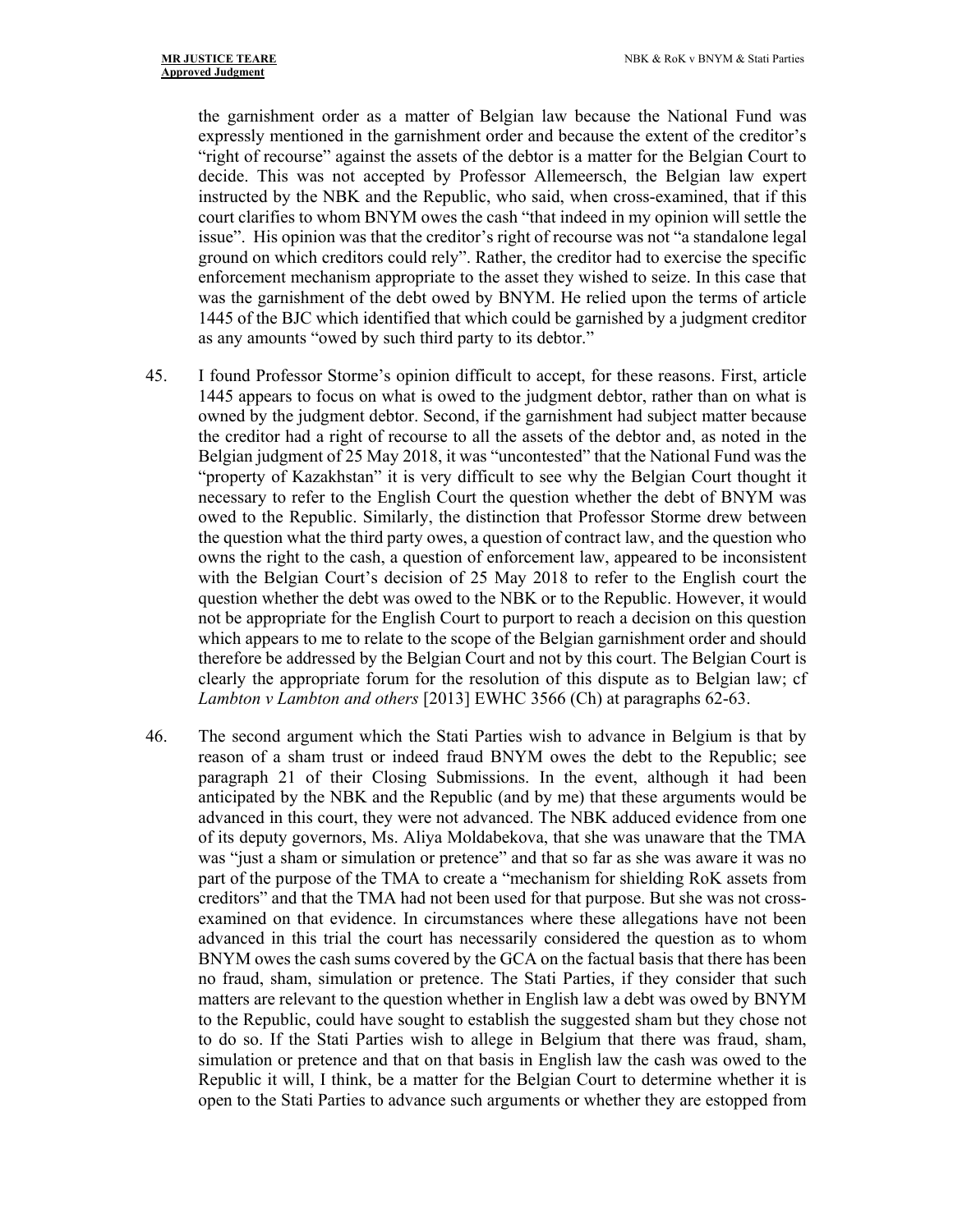advancing such arguments on the grounds of *res judicata* (as that principle is understood in Belgian law). It is the principle of *res judicata* which brings (desirable) finality to proceedings. But the application of that principle in the present case must be a matter for the Belgian Court to decide. It is improbable that the question whether under any other system of law BNYM may be regarded as owing a debt to the Republic would be regarded as relevant by the Belgian Court in circumstances where that court has referred the question of debt to this court. But again that must be a matter for the Belgian Court.

## The debt

47. There is no dispute that in English law the relationship between a bank and its customer is that of debtor and creditor. The customer has a chose in action which entitles him to draw upon the credit balance on demand; see paragraph 75.1 of the Opening Submissions of counsel for the Stati Parties. Thus, in circumstances where it is common ground that the NBK is the named contracting party with BNYM the Stati Parties have to explain why in English law the Republic of Kazakhstan has a right to draw upon the credit balance held by BNYM. The Stati Parties seek to do so in two ways, first, by saying that the NBK entered into the GCA as the agent of the Republic of Kazakhstan and, second, by saying that the NBK holds the debt on trust and that the Republic of Kazakhstan can either compel performance of the obligation owed to the NBK or bring a derivative claim in its own name; see, again, paragraph 75.1 of the Opening Submissions of counsel for the Stati Parties.

## Agency

- 48. The GCA states that the NBK is party to the GCA. The NBK is described as the Client who appointed BNYM as "banker to the Client" (clause 2(b)), instructions were "from the Client" (clause  $4(a)$ ), warranties were given by "the Client" (clause 13) and cash in the cash account was a debt owed by BNYM "to the Client" (paragraph  $16(i)$ ). Thus there was no suggestion that the Republic was in fact the Client or that the Client was acting on behalf of the Republic. Counsel for the Stati Parties pointed to recital A to the GCA which provided that the "Client is carrying out certain trust management services with respect to the certain securities of the Republic of Kazakhstan ("the National Fund") in accordance with the Trust Management Agreement…". But little reliance can be placed on this when recital B referred to the GCA as being between "Client" and BNYM and recital C stated that the GCA set out the terms upon which BNYM "will hold ....Cash of the Client as ...banker". Thus the recitals read together cannot fairly be read as evidence that the NBK was to enter the GCA as agent for the Republic.
- 49. However, English law permits a person not described as a party to adduce evidence that he was in fact the principal of the named party who made the contract on his behalf. This principle was not challenged in the present case and is well established, notwithstanding that it fits uneasily with the usual way in which contracts are objectively construed; see *Teheran-Europe Co. Ltd v ST Belton (Tractors) Ltd.* [1968] 2 QB 545 at p.552G (per Lord Denning MR who said the law relating to undisclosed principals was based on "business convenience"), *The Magellan Spirit* [2016] EWHC 454 (Comm), [2017] 1 A11 ER (Comm) 241, at paragraph 15 (Leggatt J.) and *Filatona and Deripaska v Navifator and Chernukin* [2020] EWCA Civ 109 at paragraphs 37 and 41 (Simon LJ).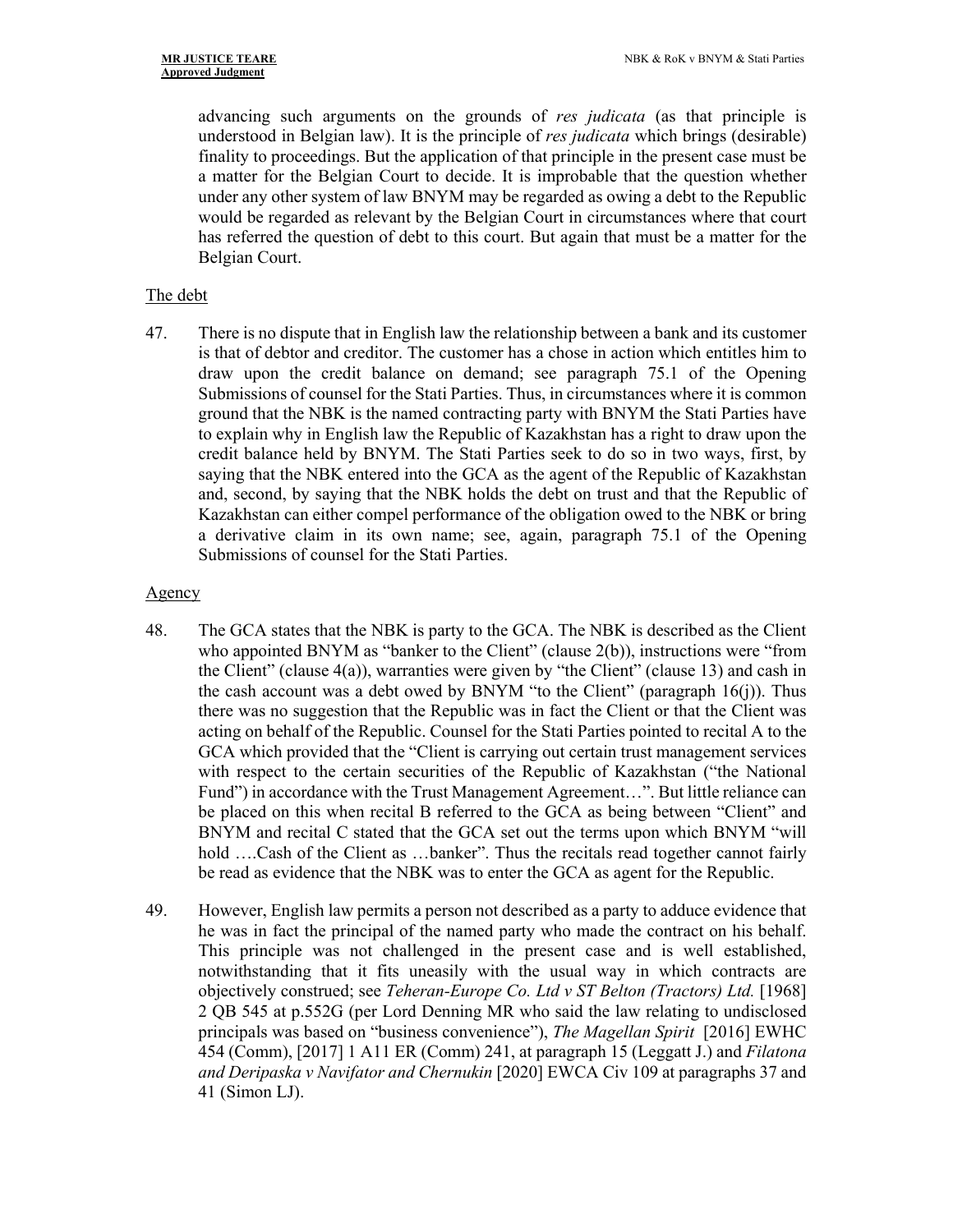50. The relevant principles were summarised in *Siu Yin Kwan (Administratrix of the estate of Chan Ying Lung deceased) and anor v. Eastern Insurance Co. Ltd* [1994] 2 AC 199 by Lord Lloyd at 207D:

> "For present purposes the law can be summarised shortly. (1) An undisclosed principal may sue and be sued on a contract made by an agent on his behalf, acting within the scope of his actual authority. (2) In entering into the contract, the agent must intend to act on the principal's behalf. (3) The agent of an undisclosed principal may also sue and be sued on the contract. (4) Any defence which the third party may have against the agent is available against his principal. (5) The terms of the contract may, expressly or by implication, exclude the principal's right to sue, and his liability to be sued. The contract itself, or the circumstances surrounding the contract, may show that the agent is the true and only principal."

51. In order for a person to be bound by a contract as principal the person said to have made the contract on his behalf must have actual authority to do so. This is clear from the above summary and from the following quotations drawn from more recent authority to be found in *Filatona and Deripaska v Navigator and Chernukhin* [2019] EWHC 173 (Comm) at first instance:

> 292. More recently, the relevant principles were stated by the Court of Appeal in *Aspen Underwriting Limited and others v Credit Europe Bank NV* [2018] EWCA Civ 2590 in these terms, per Gross LJ at paragraph 47:

It is not in dispute that English Law permits an undisclosed principal to sue or be sued on a contract, subject (for present purposes): (1) to the terms of the written contract expressly or impliedly confining it to the named parties; (2) to the willingness of the "other" contracting party to contract with the undisclosed principal; (3) to the agent having actual authority to contract on behalf of the undisclosed principal and exercising such authority.

292. Even more recently the Court of Appeal in *Kaefer Aislamientos de CV v AMS Drilling Mexico SA de CV* [2019] EWCA Civ 10 summarised the principles in these terms, per Green LJ at paragraph 55:

There is no material dispute between the parties as to the governing principles. For a party to be an undisclosed principal it must hence be established that: (1) the agent contracted with and within the scope of the actual authority of the undisclosed principal; (2) at the time of the relevant contract, the agent intended to contract on the principal's behalf; and (3), there is nothing in the contract or surrounding circumstances showing that the agent is the true principal and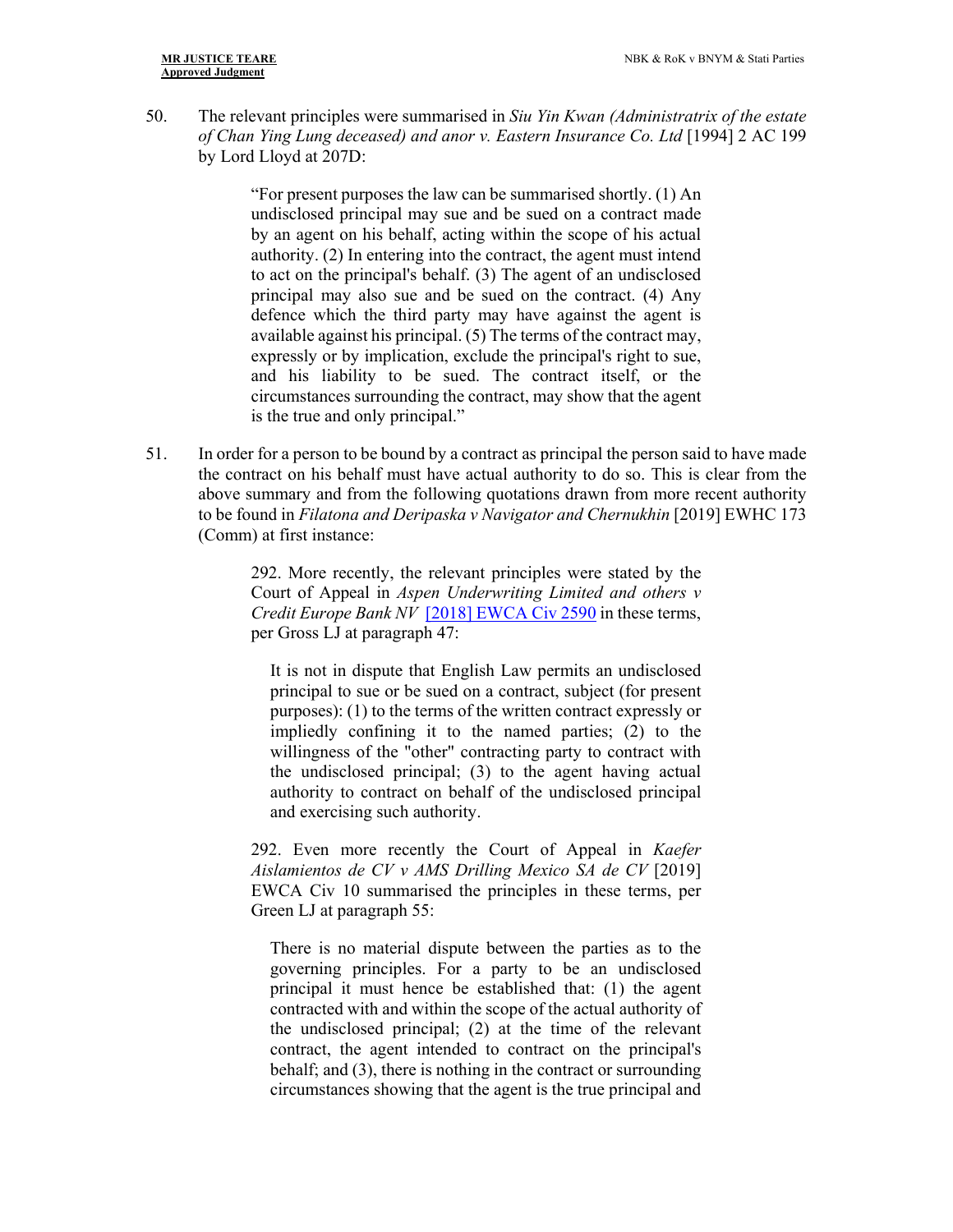which excludes the making of a contract with an undisclosed principal.

- 52. In assessing whether actual authority has been conferred upon an agent by an owner of property to act in the name of the owner as principal it is necessary to distinguish between authority in the sense of permission to use the property and authority to bind as agent. That distinction explains why a ship owner permits a demise charterer (who has possession of the vessel) to repair the vessel, yet is not bound by the repair contract. Authority from an owner may however, in appropriate circumstances, encompass both senses of authority; see *Turks Shipyard v The Owners of the Vessel NOVEMBER* [2020] EWHC 661 (Admlty) at paragraphs 17-19.
- 53. Actual authority may be expressed in words or inferred from conduct. In *The Magellan Spirit* Leggatt J. explained at paragraph 29 what was required when there was no express agency relationship and conduct was relied upon from which to infer an agency relationship.

"In principle what must be shown is conduct from which (i) a reasonable person in the position of Mansel would have understood that it was authorised to enter into the charter as agent of VSA and (ii) a reasonable person in the position of VSA would have understood that Mansel was agreeing to do so. As in any case where an agreement is sought to be implied from conduct, it is not enough to point to conduct which was consistent with an agreement or mutual intention that Mansel would contract as agent of VSA. It is necessary to identify conduct which was only consistent with such an agreement or mutual intention and inconsistent with any other intended relationship between the two Vitol Group companies. Put another way, it must be fatal to the implication of an agency relationship if the parties would have or might have acted as they did in the absence of such a relationship: see, by analogy, cases such as The "Aramis" [1989] 1 Lloyd's Rep 213 and The "Gudermes" [1993] 1 Lloyd's Rep 311. "

54. Thus, in order for the NBK to have entered the GCA as agent for the Republic the NBK must have had actual authority to do so and must have intended to contract on behalf of the Republic. There has to have been an agency relationship between the Republic as principal and the NBK as agent with regard to the NBK entering the GCA on behalf of the Republic. What must be found is assent by the Republic to the NBK acting on behalf of the Republic so as to affect its legal relations with third parties, in this case BNYM, and assent by the NBK to act pursuant to that assent of the Republic; see *Bowstead and Reynolds on Agency* 21<sup>st</sup> ed. at paragraph 1-001. Whether that relationship is established does not depend upon the parties themselves regarding it as an agency relationship or on the label chosen by the parties to describe their relationship but on what the parties have in substance agreed; see *UBS AG v Kommunale Wasserwerke Leipzig GmbH* [2017] EWCA Civ 1567, [2017] 2 Lloyd's Rep 621 at paragraphs 82 and 87. In that case, at paragraph 90, Lord Briggs and Hamblen LJ quoted with implicit approval the "extended analysis" of Allsop P. in *Tonto Home Loans Australia Pty Ltd.v Tavares* [2011] NSWCA 389 where Allsop P., having referred to paragraph 1-001 of *Bowstead and Reynolds on Agency* said: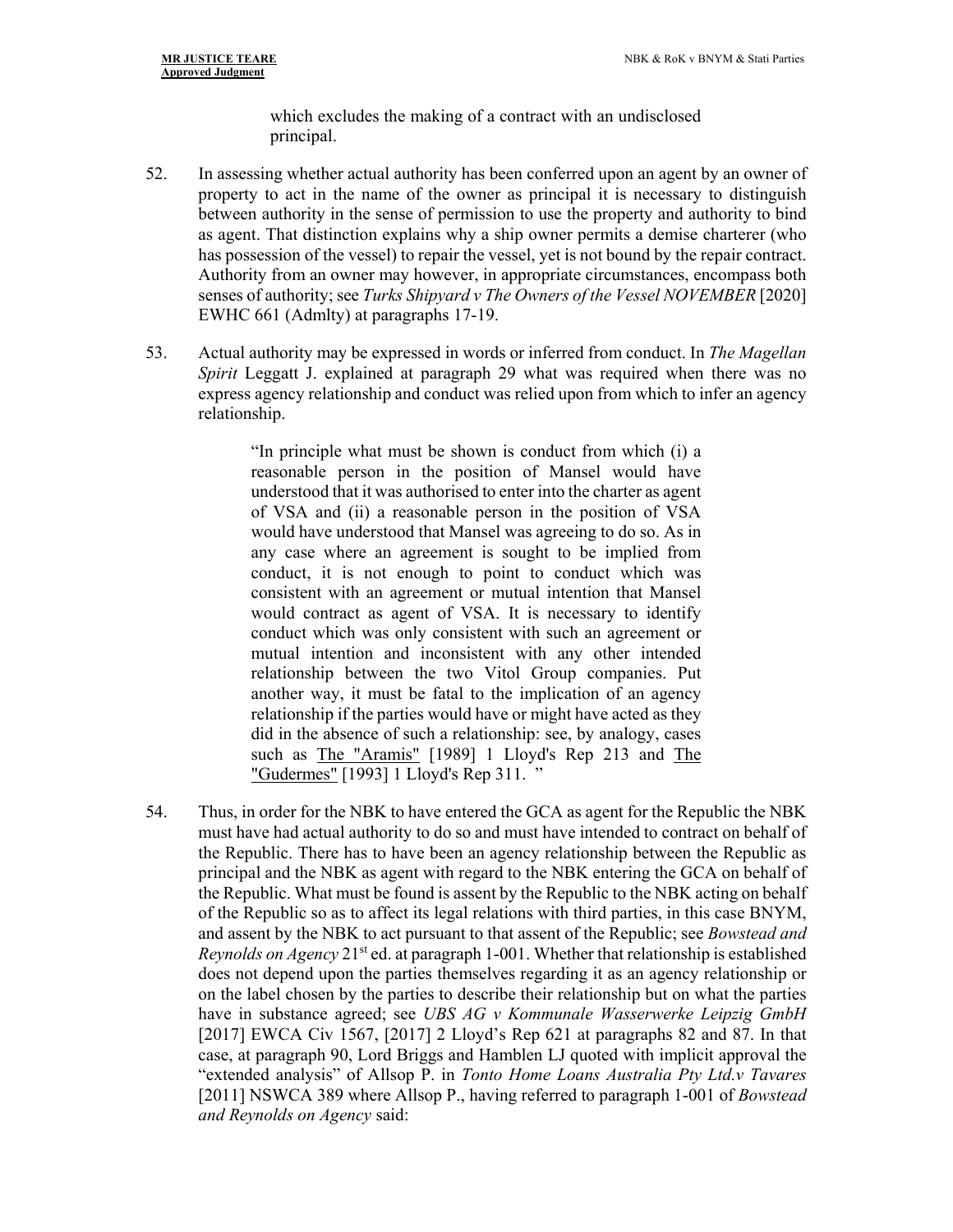"These expressions of the central characteristics of the relationship reveal the closeness of identity that is required for the relationship to exist. Not every independent contractor performing a task for, or for the benefit of, a party will be an agent, and so identified as it, or as representing it, and its interests. Agency is a consensual relationship, generally (if not always) bearing a fiduciary character, in which by its terms A acts on behalf of (and in the interests of) P and with a necessary degree of control requisite for the purposes of the role. Central is the conception of identity or representation of the principal …….Examples and contexts may be infinite, and any arrangement must be understood and characterised by reference to its legal terms in context."

- 55. Where an English Court has to determine questions of authority in a case involving persons from countries other than England the applicable law must be determined in accordance with the English law of conflicts. In assessing what the parties have in substance agreed the applicable law, in my judgment, is that which governs the relationship between the suggested principal and agent. Although this proposition is not said to be certain, I accept the observation in *Dicey, Morris and Collins on the Conflict of Laws* 15th ed. at paragraph 33-439 that "it accords with principle to say that whether A had actual authority and the scope thereof depends on his contract with P." The relevant law in the present case is the law of Kazakhstan which is the law which governs the relationship between the Republic and the NBK and is the applicable law of the TMA. However the significance of the principal's conferral of authority, what is meant by "actual authority", will depend upon the law which governs the contract made by the agent with the third party; see *Dicey et al* at paragraph 33-440. That law in the present case is English law.
- 56. The Opening Submissions of counsel for the Stati Parties, at paragraph 83, rely upon a number of matters in support of the suggested agency relationship. The Stati Parties developed their case at paragraphs 30-58 of their Closing Submissions. It is necessary to consider the matters there relied upon but before doing so it is to be noted that it is difficult to find any passage in the opinion of Professor Maggs, the Stati Parties' expert on Kazakh law, which supports their case on agency. This is surprising given that it is accepted that the law applicable to whether the NBK had authority to enter into the GCA on behalf of the Republic is Kazakh law; see paragraph 30 of the Stati Parties' counsel's Closing Submissions.
- 57. At section B of his report Professor Maggs, who gave his oral evidence clearly, concisely and with candour, said:

"Whether or not NBK had the "legal authority" from Kazakhstan to enter into this contract [the GCA] depends upon (1) whether or not the TMA was valid under the law of Kazakhstan and (2) if it is was valid, whether or not under the provisions of the law of Kazakhstan the TMA lawfully granted the authority to NBK to enter into the GCA."

58. No submission was made to me that on the facts the TMA was not valid for the reason postulated in Section C of Professor Maggs' report. In section E Professor Maggs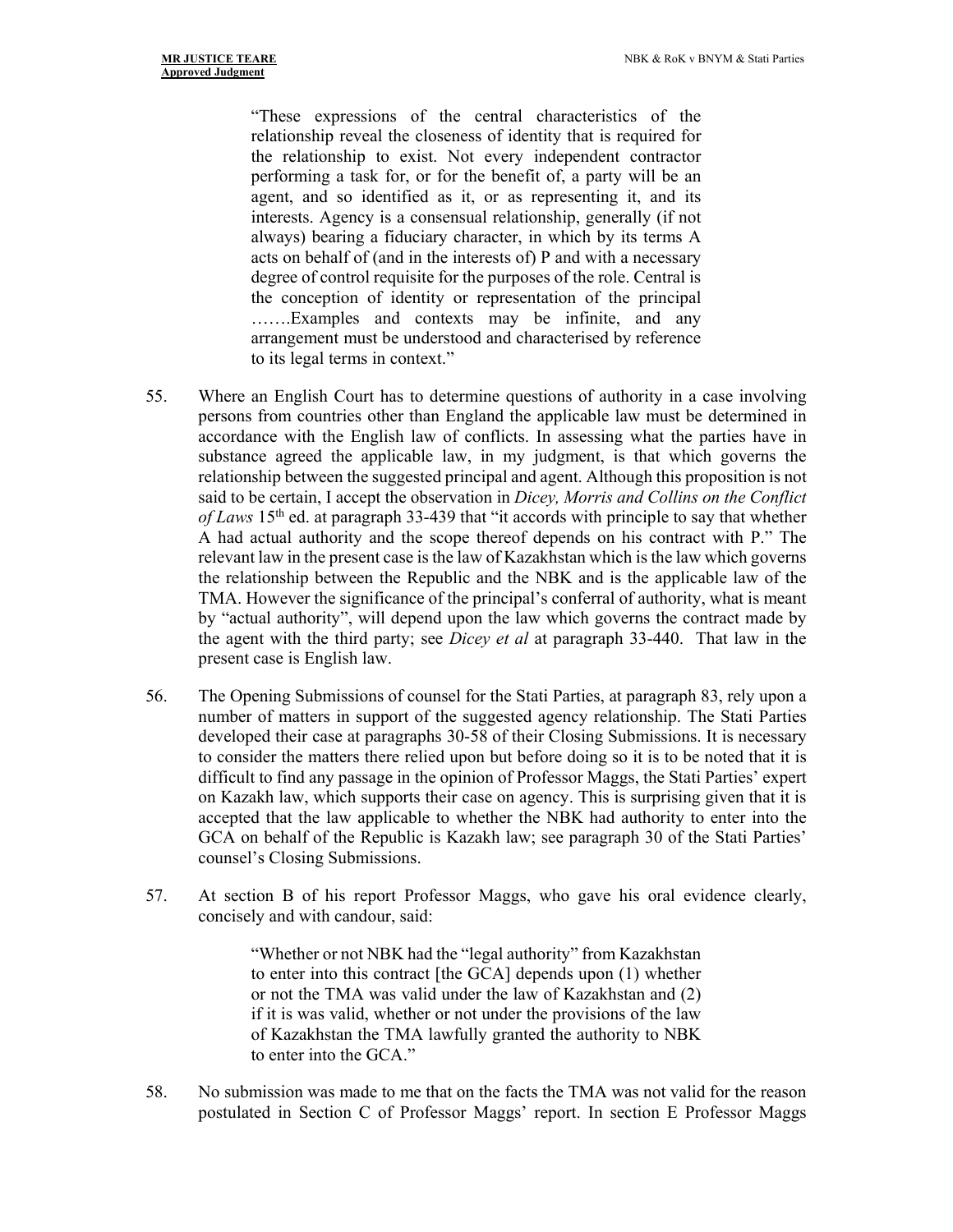considered the nature of the legal relationship between the NBK and Kazakhstan but did not in that section suggest an agency relationship. Instead he made clear his opinion that the transfer of the National Fund into the trust management of the NBK did not involve a transfer of title from the Republic to the NBK. In section G Professor Maggs considered the question whether the cash (held by BNYM) was the property of or held for Kazakhstan. He said that the cash was the property of Kazakhstan and was held by the NBK as entrusted manager under the TMA. No express reference was made to any relationship of agency when entering the GCA. In section I Professor Maggs addressed the question, in what if any circumstances could Kazakhstan have claims or rights against BNYM in relation to the cash, or any capacity to enforce the GCA? A number of matters were considered (abuse of law, sham trust and so forth) but no mention was made of an agency relationship. Since the relationship between the Republic and the NBK is governed by Kazakh law this is, it seems to me, a striking omission, especially so given that Professor Maggs was invited to consider in terms "any relevant features of the legal relationship between NBK and Kazakhstan".

59. By contrast Professor Suleimenov, who also gave his oral evidence clearly, concisely and with candour, dealt with the matter expressly and concluded (at paragraph 85 of his report) that "when NBK entered into the GCA with BNYM it did so on its own behalf and not on behalf of RoK". That opinion was based upon the view that by entering into a contract with BNYM for the provision of commercial services the NBK was not performing a public law function but was acting in its own name as a legal entity. Later (at paragraph 87) reference was also made to article 883 of the Civil Code which provided

> "By establishing the trust management of property, the trust manager assumes an obligation to manage, in its own name, the property transferred for its possession, use and disposal in the interests of the beneficiary, unless otherwise specified in the agreement or in legislative acts."

- 60. It is also to be noted that in the experts' joint report it was agreed (at paragraph 8.6) that "in entering into commercial and other civil law relations, the NBK acts in its own name as a state institution". The experts noted that they disagreed on the question of the independence of the NBK (see paragraphs 9-11) but Professor Maggs again made no express reference to any agency relationship.
- 61. In so far as an agency case was pleaded by the Stati Parties the only reference to agency was in paragraph 15 of the Rejoinder which responded to paragraph 17 of the Reply which in turn concerned the relevance of the issue of ownership of the National Fund. The Stati Parties pleaded that Kazakh public law concepts were relevant in the circumstances of the GCA and TMA. It was then pleaded:

"The TMA is a contract between a state entity, namely, the Ministry of Finance of the Republic of Kazakhstan on the one hand and on the other hand NBK as an agent, institution or organ of the Government of Kazakhstan."

62. If this was intended to be an allegation that the NBK entered the GCA as the agent of and on behalf of the Republic so that the Republic could sue on the GCA it was a most oblique way of doing so.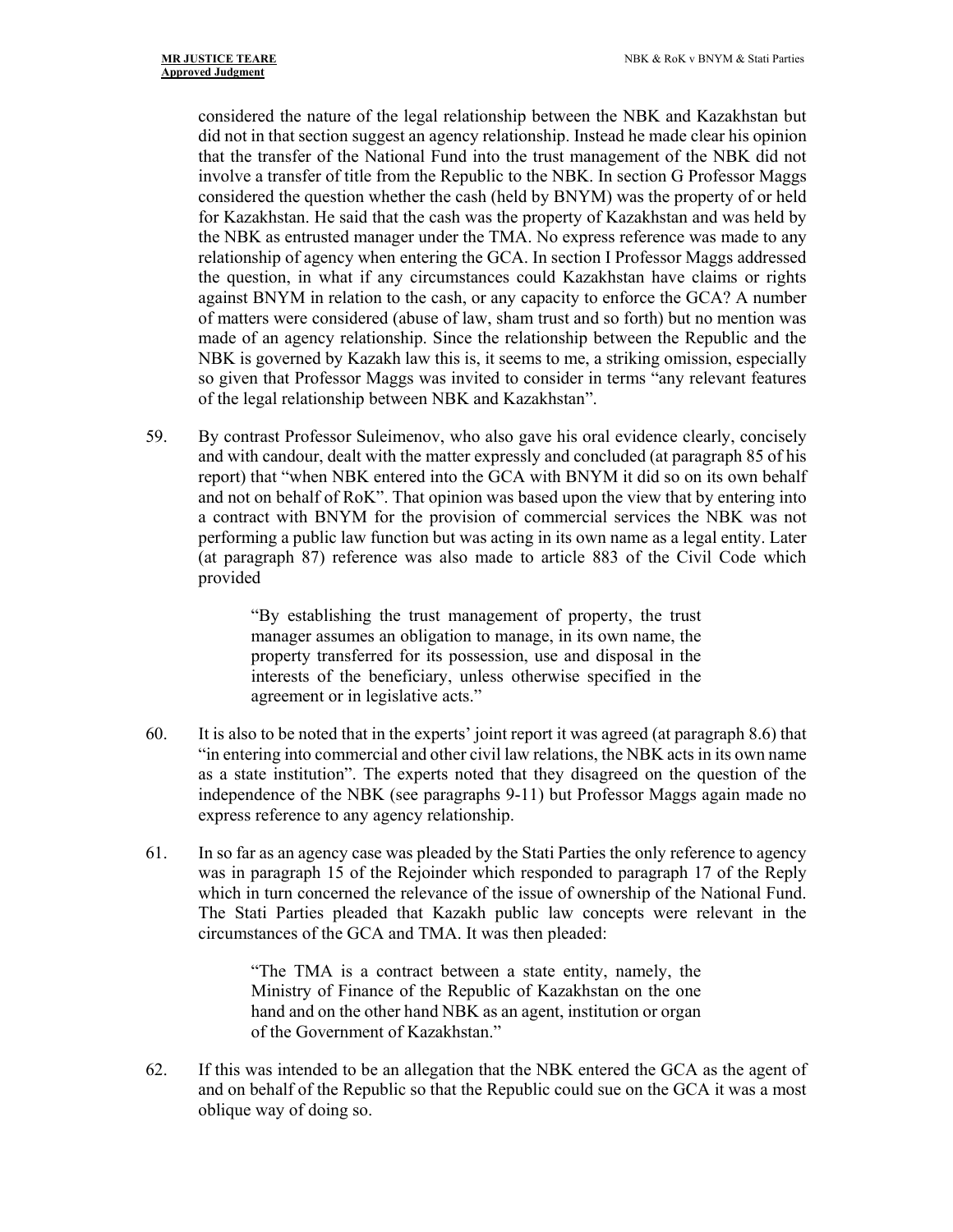- 63. With that introduction I return to the matters relied upon by counsel for the Stati Parties.
- 64. First, reliance is placed on provisions of Kazakh law and in particular upon article 26 of the Law on the National Bank of the Republic of Kazakhstan which provides as follows:

National Bank of Kazakhstan acts as an agent of the Government of the Republic of Kazakhstan on the terms that have been agreed between the National Bank of Kazakhstan and the Government of the Republic of Kazakhstan.

- 65. This article had a late appearance in the case. It was first mentioned by Professor Maggs in his supplementary report when he noted (at paragraph 9) that in an earlier case Professor Suleimenov had said, with regard to trust management by the NBK, that "it is unclear why we cannot apply Article 26 of the National Bank Law ………..to such relations." Professor Maggs mentioned this, not in the context of a suggested agency relationship, but in the context of Professor Suleimenov's opinion that the NBK was the owner of the National Fund. It was counsel for the Stati Parties who first relied upon the article in support of an agency relationship and noted (at paragraph 83.2 of his Opening Submissions) that in the present case Professor Suleimenov disputed that the NBK acts as an agent for the Republic "with no further explanation".
- 66. However, Professor Suleimenov did explain his opinion by referring (i) to the fact that the NBK was not exercising a public function when entering into the GCA and (ii) to article 883 of the Civil Code.
- 67. Professor Suleimenov's earlier comment was made in another case in this court when an attempt was made by claimants who had obtained an award against the Republic of Kazakhstan to obtain a Third Party Debt Order on cash sums held to the order of the NBK by BNYM; see *AIG Capital Partners v Republic of Kazakhstan (National Bank of Kazakhstan intervening)* [2006] 1 WLR 1420. Read literally article 26 appears to suggest an agency relationship between the Republic and the NBK. However, whether that was the meaning Professor Suleimenov intended to convey by his comment I do not know. His comment was made whilst addressing the opinion of another expert in the case, to which opinion I was not referred. It is therefore difficult to assess the true significance of Professor Suleimenov's comment. Aikens J. held in the earlier case that the cash account in question was a debt owed by BNYM to the NBK; see paragraphs 30-32 of his judgment. It does not appear to have been argued that as a result of article 26 the NBK acted as agent for the Republic with regard to the GCA.
- 68. Although it can be said that article 26 of the Law on the National Bank appears to support the relationship of agency, it is necessary to view it in its context. It appears in a section of the Act entitled "Interaction of National Bank of Kazakhstan with State Authorities." It is necessary to note not just article 26 but each of articles 21-26

Article 21. Basic principles of interaction

National Bank of Kazakhstan within its authority, granted to it by the laws of the Republic of Kazakhstan and the acts of the President of the Republic of Kazakhstan is independent in its activities. The representative and executive authorities may not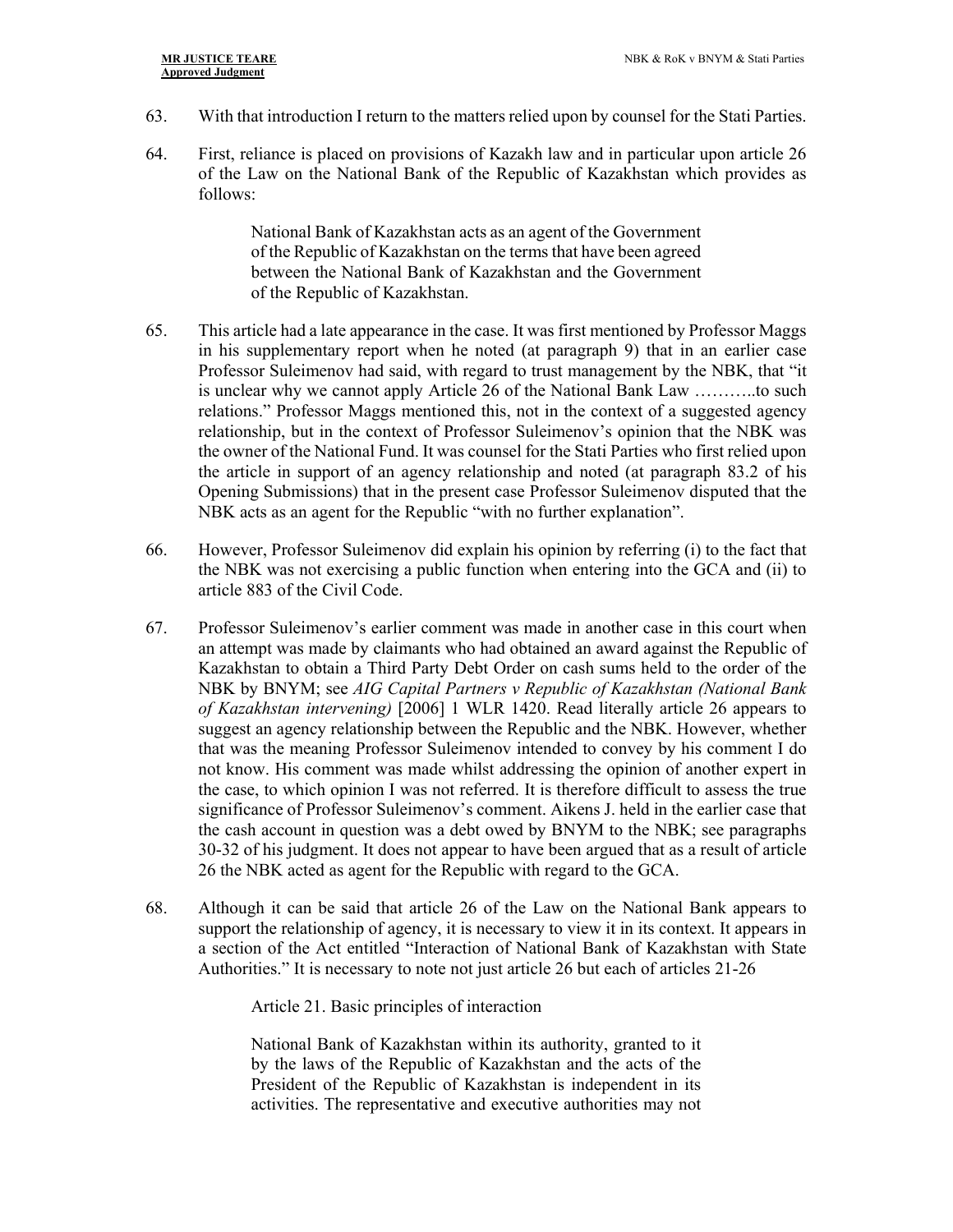interfere in the activities of the National Bank of Kazakhstan, its branches, representative offices, agencies and organizations in the implementation of its legislated authority.

Article 22. The Government of the Republic of Kazakhstan and the National Bank of Kazakhstan

National Bank of Kazakhstan shall coordinate its activities with the Government of the Republic of Kazakhstan. National Bank of Kazakhstan and the Government must inform each other about the prospective activities and the results of national importance, and hold regular consultations. National Bank of Kazakhstan takes into account in its activities the economic policy of the Government and contributes to its implementation, if it is not contrary to the performance of its main functions and the implementation of monetary policy. Chairman of the National Bank of Kazakhstan, or one of his (her) deputies shall have the right to participate in government sessions in a consultative capacity. The Government shall not be liable for the obligations of the National Bank of Kazakhstan, as well as the National Bank of Kazakhstan shall not be liable for the obligations of the Government, except when it takes on that responsibility. National Bank of Kazakhstan and the Government of the Republic of Kazakhstan shall cooperate on the issues of stability of financial system through the joint risk assessment for financial stability, development, adoption and implementation of a set of consistent solutions in order to prevent systemic financial crisis and minimize its effects.

Article 23. National Bank of Kazakhstan - a bank, a financial adviser and agent

National Bank of Kazakhstan may act as a bank, financial adviser and agent of the state bodies in agreement with them.

Article 24. National Bank of Kazakhstan – a bank of the Government of the Republic of Kazakhstan

The Government of the Republic of Kazakhstan allocates its funds in the National Bank of Kazakhstan. National Bank of Kazakhstan makes payments, carries out other transactions on the accounts of the Government, as well as offers other services to it. Direct funding of the Government of the Republic of Kazakhstan by the National Bank of Kazakhstan is not allowed.

Article 25. National Bank of Kazakhstan – a financial adviser of the Government of the Republic of Kazakhstan

National Bank of Kazakhstan is acting as financial adviser to the Government of the Republic of Kazakhstan in the development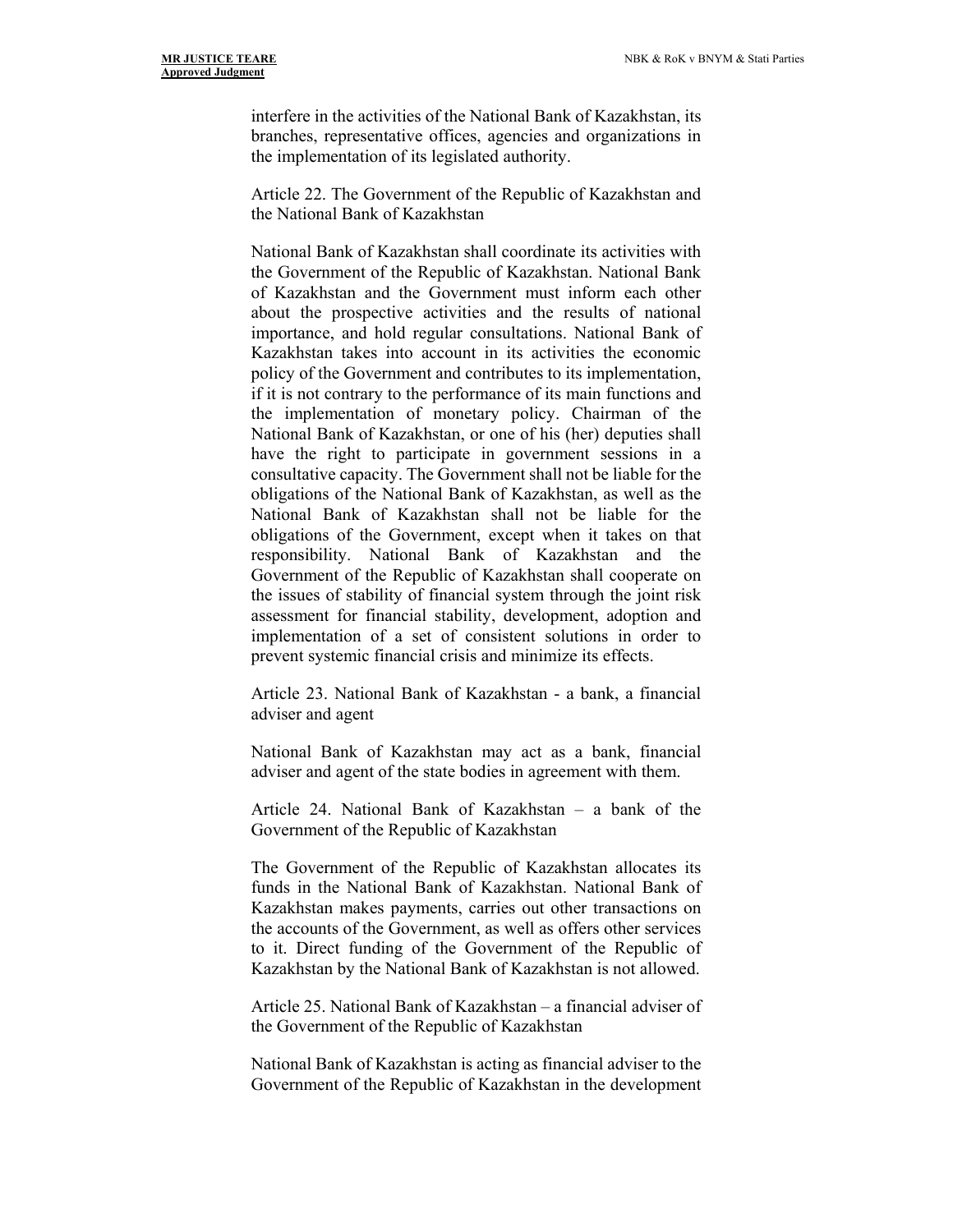and implementation of government borrowing, the formation of fiscal policy on the issues, related to monetary policy.

Article 26. National Bank of Kazakhstan – an agent of the Government of the Republic of Kazakhstan

National Bank of Kazakhstan acts as an agent of the Government of the Republic of Kazakhstan on the terms that have been agreed between the National Bank of Kazakhstan and the Government of the Republic of Kazakhstan. National Bank of Kazakhstan, as an agent of the Government of the Republic of Kazakhstan, serves the government loans of the Government an agreement with it.

- 69. Thus article 21 provides that the NBK is independent in its activities and article 22 provides that the Government "shall not be liable for the obligations of the National Bank of Kazakhstan, as well as the National Bank of Kazakhstan shall not be liable for the obligations of the Government, except when it takes on that responsibility." Article 23 provides that the NBK may act as "as a bank, financial adviser and agent of the state bodies in agreement with them." Article 24 deals with the NBK as a bank, article 25 deals with the NBK as a financial adviser and article 26 deals with the NBK as an agent.
- 70. Thus it is clear that the NBK may act as an agent (as accepted by counsel for the NBK and the Republic in their reply submissions) but article 26 also refers to the terms which have been agreed between the NBK and the Republic. That takes one back to the terms of the TMA. Article 22 provides that the Government shall not be liable for the obligations of the NBK "except where it takes on that responsibility". Thus again one is directed back to the TMA, the agreement between the Republic and the NBK, to see whether there is anything in the TMA which provides that the Republic assumed liability for the obligations of the NBK. To similar effect is article 883(1) of the Civil Code which provides that a trust manager assumes an obligation "to manage, in its own name, the property transferred…………, unless otherwise specified in the agreement………"
- 71. So it is necessary to consider the provisions of the TMA. The applicable law of the TMA is Kazakh law but there was no evidence that Kazakh law contracts should be construed in any different way than English law contracts.
- 72. Counsel for the Stati Parties submitted that the TMA confers "express authority" on the NBK to carry out trust management for the benefit of the Republic by way of investing financial assets by, amongst other things, entering into the GCA. If the authority was not express then it was, as it was put in oral closing submissions, "clearly implied".
- 73. I have noted and read the clauses of the TMA on which reliance is placed at paragraph 34 of counsel's Closing Submissions. Whilst they, or some of them, are consistent with the suggested agency relationship I am unable to accept that they manifest the grant to the NBK, expressly or by implication, of authority to enter into the GCA as agent for the Republic. Clause 1.1 makes clear that the NBK is to carry out trust management of the National Fund "for the benefit" of the Republic and to the same effect is clause 7.1 which states that "the beneficiary of this Agreement" is the Republic. However, such provisions, whilst perhaps consistent with an agency relationship, do not themselves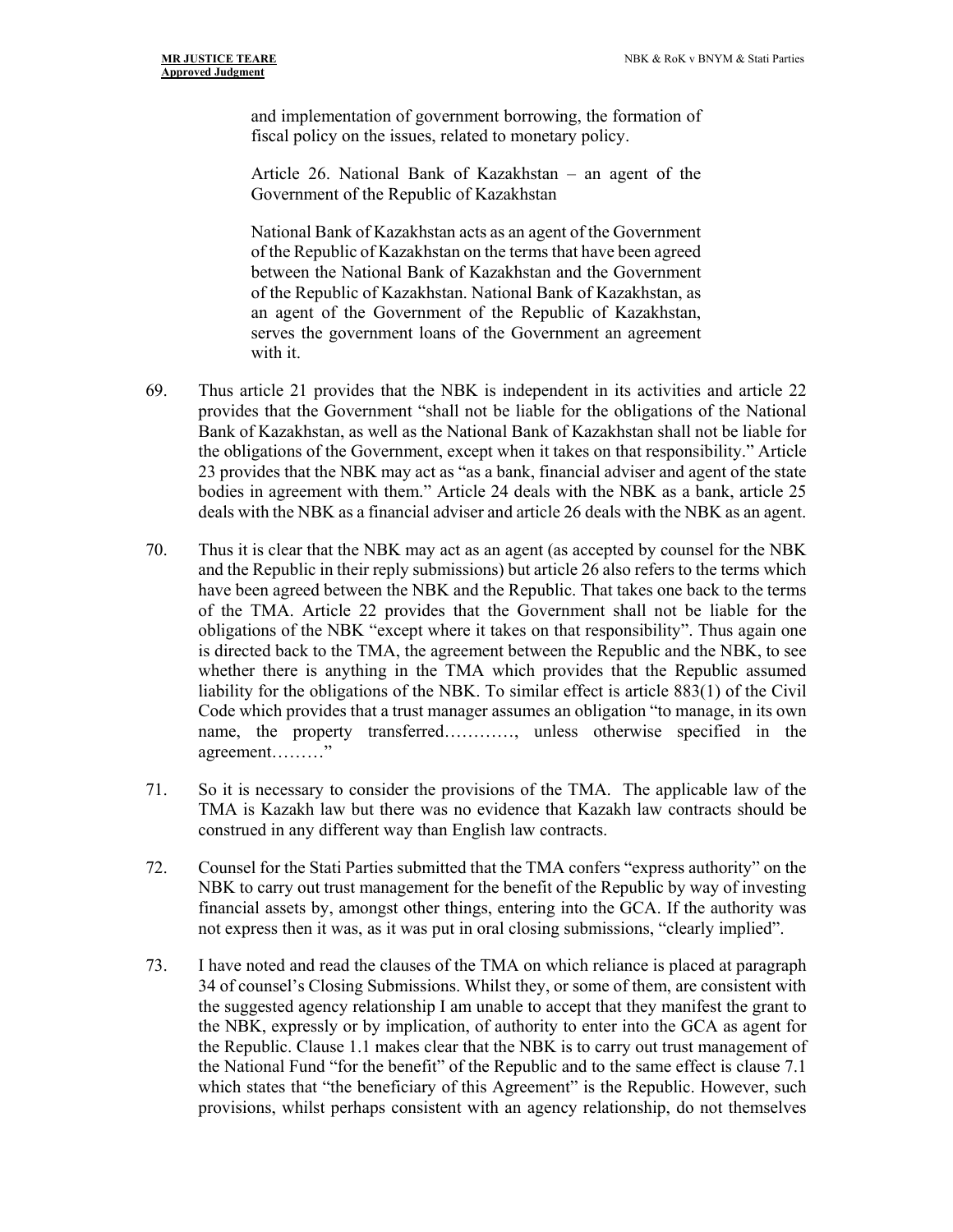create such a relationship because the NBK can act for the benefit of the Republic whilst entering into contracts such as the GCA as principal.

- 74. Reliance was placed on clause 2.1 which empowers the NBK to possess, use and dispose of the National Fund and to carry out investments of the National Fund. But this says nothing about acting as agent on behalf of the Republic or about binding the Republic to contracts made by the NBK with third parties. I should add that it refers to the NBK *independently* carrying out investments of the National Fund, a word omitted by counsel in their quotation from clause 2 and not commented upon. Of course, the TMA, and in particular clause 2, grants the NBK authority from the Republic in the sense of permission to deal with the National Fund and in so doing to enter contracts such as the GCA. But there is nothing in the TMA which authorises the NBK to enter such contracts as agent on behalf of the Republic so as to bind the Republic to the GCA. The word *independently* sits unhappily with authority in that sense. It is not suggestive of the required "closeness of identity".
- 75. Reliance was placed on clauses 2.2.1 and 2.2.2 which oblige the NBK to carry out trust management of the National Fund "in accordance with the normative legal acts of the Republic" and to inform the Republic of the external managers or custodians of the National Fund. It was not explained how these clauses advanced the case of the Stati Parties. The clauses are perhaps consistent with an agency relationship but do not purport to establish one and are consistent with the NBK making contracts with external managers and custodians as principal.
- 76. Reliance was placed on clause 2.2.5 which obliges the NBK to transfer money from the National Fund in accordance with the Republic's instructions. This does not appear to me to say anything about whether the NBK enters into contracts with third parties as agent for the Republic.
- 77. Reliance was placed on clause 2.3 which provides for the NBK "to bear responsibility on its own behalf of the transaction obligations made by the Bank in excess of the powers conferred upon it or in violation of established restrictions." It was not explained how this was said to advance the case of the Stati Parties. But it could be said that the (unstated) corollary of this provision is that the NBK has no responsibility on its own behalf in respect of transactions made within its powers because in such cases the Republic, as principal, was responsible. However, the clause as a whole is dealing with the liability of the NBK for losses in two eventualities. The first is where losses have been caused by "improper performance of its obligations". The second is where the NBK acts "in excess of the power conferred upon it", that is, without the permission of the Republic. I consider that read as a whole the clause is dealing with the liability of the NBK for losses in a manner which is consistent with the NBK entering into transactions regarding the National Fund as principal.
- 78. Reliance was placed on clause 3.1.2 which empowers the Republic to make decisions that regulate the activities of the National Fund in collaboration with the NBK. This clause appears to provide for the Republic to give instructions to the NBK concerning investments in or concerning the National Fund. Again, it is probably consistent with an agency relationship but I do not consider that it establishes such a relationship.
- 79. Finally, reliance was placed on clause 7.4 which provides for the TMA to be terminated by the President of the Republic. Even if this clause is to be construed independently of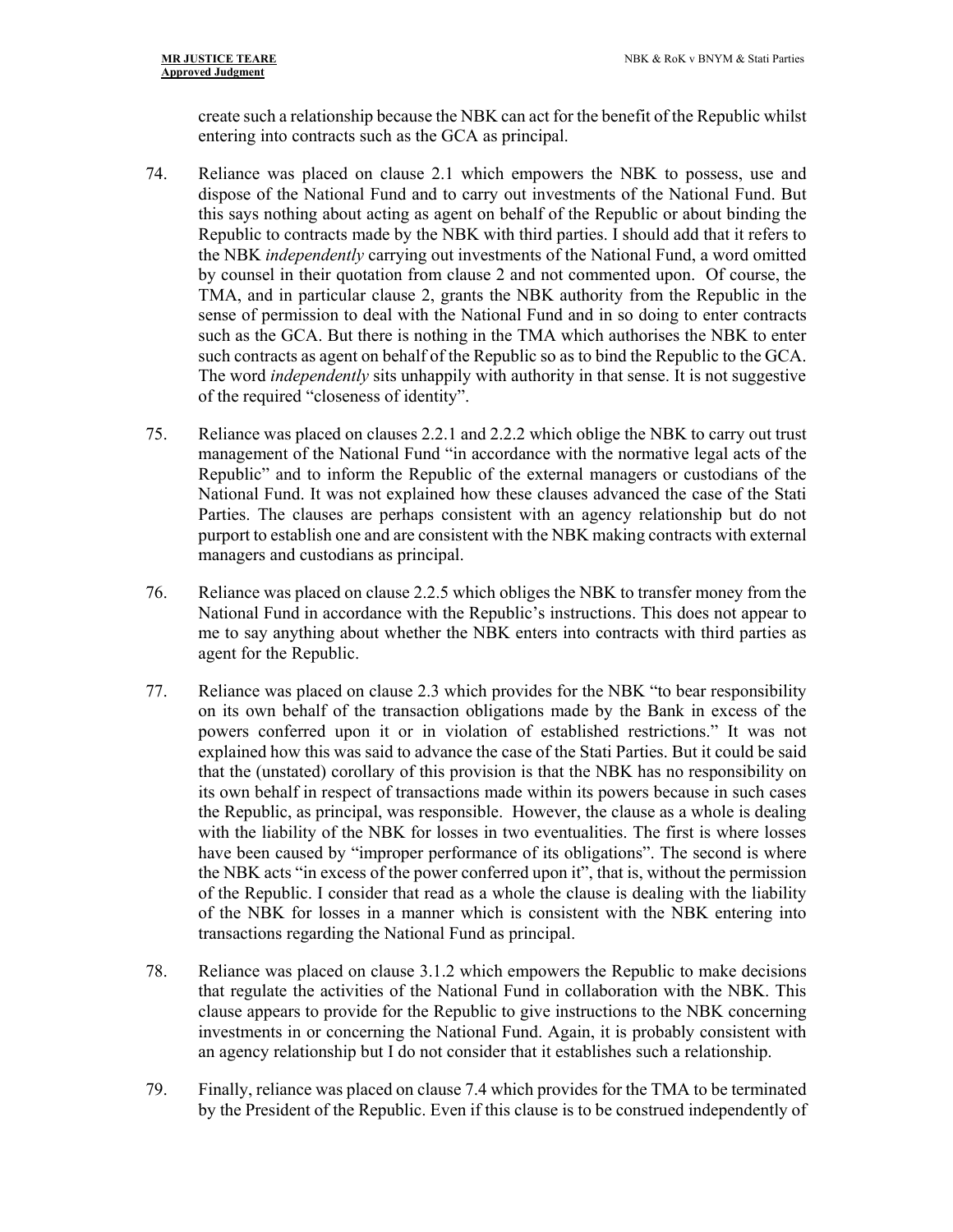clause 7.3 it says nothing about an agency relationship regarding contracts such as the GCA.

- 80. In addition to article 26 and the provisions of the TMA counsel also relied upon article 889 of the Civil Code which concerns "entrusted management" and authorises the manager to instruct another person to take the action necessary to manage the property. Counsel suggested that "the authorisation" conferred by the TMA was effective by virtue of article 889. However, it is to be observed that although Professor Maggs noted article 889 in his report he did so in the context of his opinion that the cash was the property of the Republic and remained so notwithstanding the GCA. He did not do so in the context of the suggested agency relationship.
- 81. Indeed, Professor Maggs did not suggest an agency relationship. If it were the position that under Kazakh law the Republic as principal had authorised the NBK to enter agreements such as the GCA as agent on its behalf one would have expected Professor Maggs to have mentioned that when asked whether there were any circumstances in which the Republic could have a claim against BNYM in relation to the cash, "having regard to any relevant features of the relationship between the Republic and the NBK". Instead of doing so he made reference to such matters as "abuse of right" over several pages. The relationship of principal and agent, if that were the position in Kazakh law, would have been a much simpler answer to the question.
- 82. Counsel further submitted that Professor Suleimenov had confirmed, when crossexamined, that the NBK entered into the GCA with "the authority" of the Republic. I have read the passages of cross-examination on which reliance is placed and which are set out in counsel's Closing Submissions. I consider that counsel is reading too much into them. Of course the NBK had been granted, by means of the TMA, authority to manage the National Fund by entering into contracts such as the GCA. Thus the NBK had not, as it were, dealt with the National Fund in that way without the Republic's permission. But that is not the same as conferring authority on the NBK to bind the Republic to the GCA as principal. It does not amount to an "assent that [the NBK] should act on [the Republic's] behalf so as to affect his legal relations with third parties [such as BNYM]".
- 83. The second matter on which counsel relied in support of their case on agency was the control which the Republic was able to exercise over the NBK in the performance of the GCA. Professor Suleimenov accepted that the Republic as "founder" of the trust management in relation to the National Fund could exercise influence over the nature of the relationships entered into by the NBK. Further, Professor Suleimenov did not dispute that the Republic could exert influence over the NBK by means of its "autocratic" power in Kazakhstan. The Republic also had powers to terminate the TMA; see clauses 7.3 and 7.4. There was a dispute as to their true construction but even if the power was limited in the manner suggested by counsel for the NBK and the Republic, the latter's "autocratic" powers would probably suffice for it to achieve whatever the Republic wished. Ms. Moldabekova, a deputy governor of the NBK, accepted that the NBK required the approval of the Republic to investments. The Republic could also require sums to be paid out of the National Fund for the purposes of the state's budgetary requirements. Finally, clause 2.2.7 of the TMA required the NBK to respond to the Republic's requests as to the trust management of the National Fund. I accept that such control and influence is consistent with an agency relationship. I also consider, although this was not expressly submitted by counsel for the Stati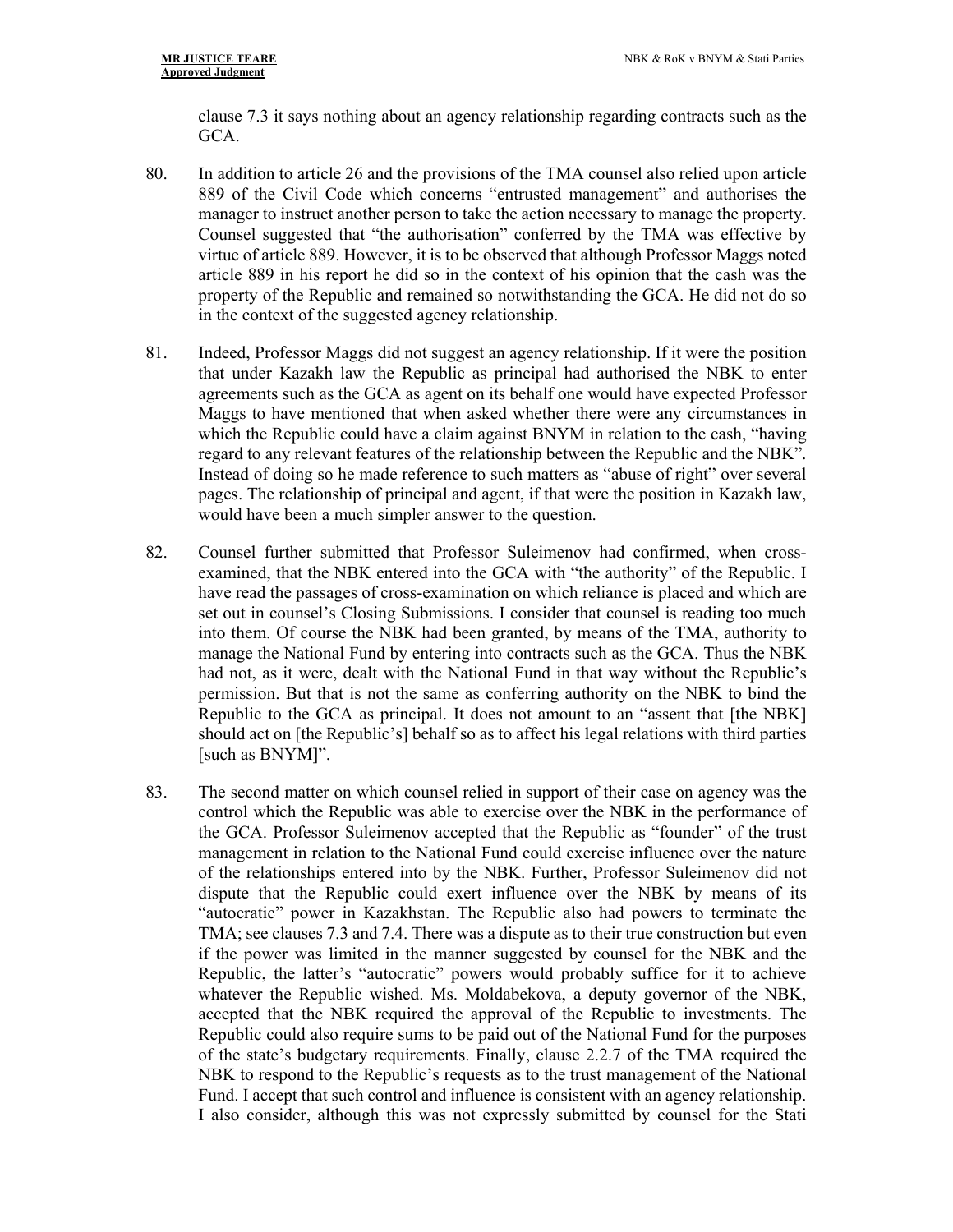Parties, that the "autocratic" power of the state in Kazakhstan is a factor which is suggestive of the "closeness of identity" required for the agency relationship. But I am not persuaded that the relationship is established by this element of control.

- 84. The third matter relied upon was the payment of the NBK by way of a commission and reimbursement of expenses; see clause 2.1.3 of the TMA. This is again consistent with an agency relationship but not, I think, sufficient to demonstrate such a relationship.
- 85. The fourth matter relied upon was that the NBK, in circumstances where the trust management was for the benefit of the Republic (see clauses 1.1 and 7.1 of the TMA), owed fiduciary duties to the Republic. There was, I think, no evidence that in Kazakh law such duties were owed. But assuming that they were, they are consistent with an agency relationship but do not establish such a relationship.
- 86. As with all important findings of fact and especially where the establishment of an agency relationship depends upon what parties "in substance" have agreed it is necessary to stand back from the detail and look at the matter in the round. As stated by Allsop P. "…any arrangement must be understood and characterised by reference to its legal terms in context". Although one necessarily considers the matters relied upon to establish agency separately when analysing them, it is necessary to view them collectively. The matters relied upon are (i) authority in the sense of permission by the Republic to the NBK that the latter may enter into the GCA, (ii) influence and control of the NBK by the Republic in matters concerning the GCA, (iii) payment of the NBK for its services and (iv) the (assumed) fiduciary duties owed by the NBK to the Republic. These matters are, as I have said, when considered individually, consistent with an agency relationship but they are also consistent with the NBK entering the GCA as principal. The question is whether, when considered collectively and in the light of the context in which they are found, they establish the suggested agency relationship in substance, if not in name.
- 87. The agreed position between the two experts on Kazakh law is that the NBK is the central bank of Kazakhstan, a legal person separate and distinct from the Republic, which, when entering commercial relations acts in its own name as a state institution. In that context, and looking at the matter objectively, the Republic would expect that the NBK, when entering into commercial transactions with financial institutions such as BNYM, would do so on its own behalf. The NBK was not a minor entity or functionary but an independent central bank. Article 21 of the Law on the National Bank states in terms that the NBK is "independent" in its activities and, consistently with that article, clause 2.1.2 of the TMA provides that the NBK has the right to "independently carry out investments of the Fund". I accept that the NBK could enter such transactions as agent for another state body or indeed for the Republic so as to bind them to the transactions. That appears to be provided for by articles 23 and 26 of the Law on the National Bank, and by article 833(1) of the Civil Code dealing with trust management. But whether such an arrangement was agreed with the Republic with regard to the GCA, with the result that the NBK had actual authority from the Republic to bind the Republic to the GCA, depends upon the terms of the TMA (as contemplated by articles 22 and 26 of the Law on the National Bank). Although the terms of the TMA reflect the control which the Republic has over the activities of the NBK (clause 3.1), the fee payable to the NBK (clause 4.1) and the fiduciary duties it is assumed to owe (clauses 1.1 and 7.1) I am unable to accept that read as a whole, and bearing in mind that the suggested agent is an independent central bank, that they manifest an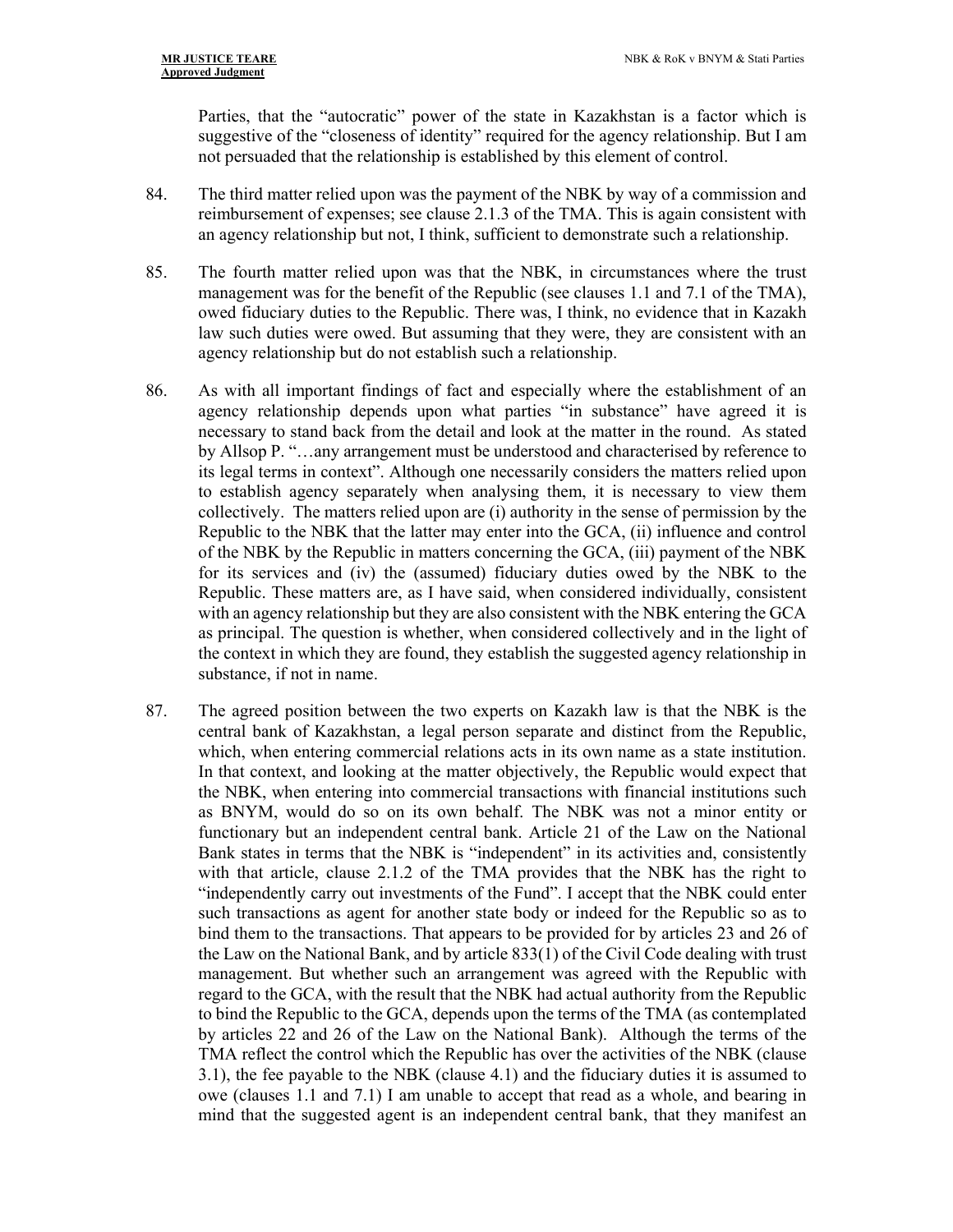assent by the Republic to the NBK acting on its behalf so as to affect its legal relations with third parties. The terms make it clear that the NBK acts with regard to the National Fund for the benefit of the Republic. But that is consistent with the NBK being liable on the GCA as principal. Ultimately, I was not persuaded that in the particular context with which this case is concerned there is the necessary "closeness of identity" that is required to establish an agency relationship.

- 88. It is, as I have said above, striking that Counsel for the Stati Parties have no support for their case from Professor Maggs. The only expert evidence on the subject came from Professor Suleimenov. Although he was taken to his earlier comment in the *AIG* case, his reasoning for his opinion as expressed in his report in this case (at paragraphs 84- 87), that there was no agency relationship, was not tested in cross-examination. In these circumstances, where Professor Maggs said nothing on the subject and where the reasoned opinion of Professor Suleimenov on this question was not tested it is tempting for this court simply to accept the evidence of Professor Suleimenov on this question. However, I am not convinced that Professor Suleimenov dealt fully with this issue. He did not note that articles 23 and 26 in fact contemplate that the NBK may act as agent. Whilst he may have regarded the TMA as not conferring authority on the NBK to bind the Republic to commercial contracts entered into by it he did not say so in terms.
- 89. I have to view the evidence as a whole. Having done so, my finding is that, having regard to the NBK being an independent central bank, to articles 21-26 of the Law on the National Bank, to article 883(1) of the Civil Code and to the terms of the TMA, the NBK did not have actual authority to enter the GCA as agent for the Republic, notwithstanding that some aspects of their relationship were consistent with an agency relationship.
- 90. Consistent with that conclusion is the absence of any suggestion in the GCA that the NBK entered into that contract as agent for the Republic. There is no requirement that there should be any such suggestion. A principal may be undisclosed. But if the Republic and the NBK had agreed that the NBK would enter into contracts such as the GCA as agent for the Republic it is difficult to see why the GCA, a contract governed by English law, would not have contained some clear reference to that agency.
- 91. I have also asked myself the questions identified by Leggatt J. in *The Magellan Spirit*  as being appropriate to consider when there is no express authority to act as agent and reliance is placed on the conduct of the parties, in this case, the manner in which they deal with each other. Would a reasonable person in the position of the NBK have understood from the matters relied upon that it was authorised to enter into the GCA as agent for the Republic? Would a reasonable person in the position of the Republic have understood that the NBK was doing so? Counsel for the Stati Parties submitted that the answers to these questions was "plainly Yes." I must disagree. Given the status of the NBK as the independent central bank of Kazakhstan, the provisions of Kazakh law to which I have referred, and the absence of any obvious or express grant of actual authority in the TMA I consider that the answer to both questions is No. Importantly, the Republic and the NBK might well have dealt with each other as they did in the absence of the suggested agency relationship. The four matters relied upon are consistent with the NBK alone being party to the GCA and having no actual authority from the Republic to bind the Republic to the GCA. That being so it is not possible to infer actual authority or an agency relationship from those matters, even if they are considered collectively.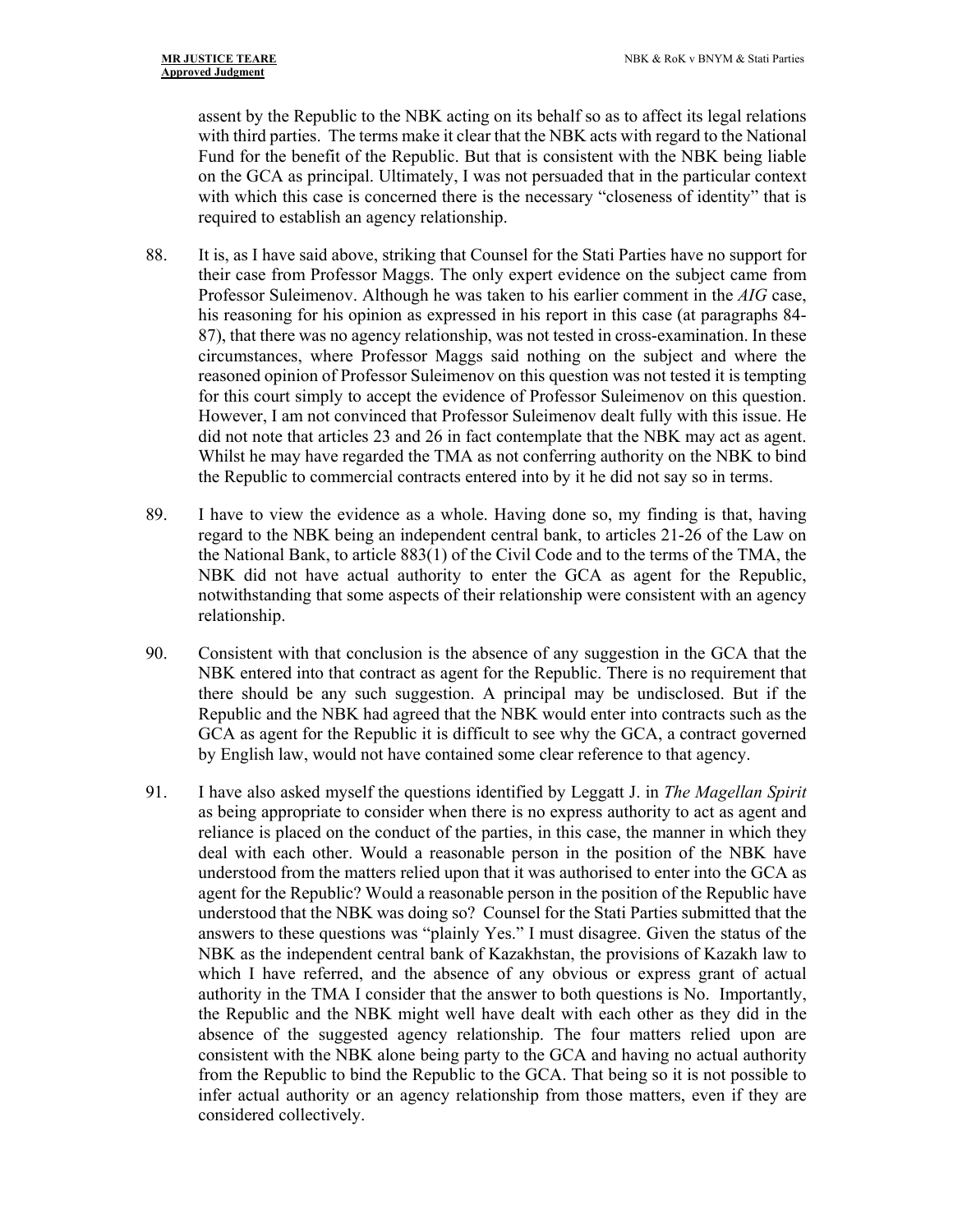- 92. In those circumstances, there being no express or implied agency relationship with regard to the NBK entering into the GCA as agent for the Republic the case of the Stati Parties on agency must be rejected. The Stati Parties have not established the necessary actual authority.
- 93. There being no relationship of agency with regard to the NBK entering into the GCA as agent for the Republic it is unnecessary to consider (a) whether, if there had been such a relationship, the Republic was the disclosed as opposed to an undisclosed principal and (b) whether the terms of the GCA excluded the Republic as principal in accordance with the principles discussed and applied in *Filatona and Deripaska v Navigator and Chernukhin* [2019] EWHC 173 (Comm) and [2020] EWCA Civ 109.

#### Trust

- 94. In essence the submission made on behalf of the Stati Parties is that the Republic is the beneficiary of a trust and that the NBK is the trustee. In those circumstances it is said that the Republic can enforce payment of BNYM's debt. This submission emerged at trial. I do not think that it had been pleaded.
- 95. Reliance was placed on the principle of English equity whereby a beneficiary of a trust may institute proceedings to enforce payment of a debt owed to a trustee in an action to which the trustee is made party. Thus it was said that the Republic may sue BNYM, joining the NBK to the action. Reliance was also placed on the related principle of English equity whereby the beneficiary may in certain special circumstances bring a "derivative action" in its own name. These principles have been explored at length by the Supreme Court in *Roberts v Gill* [2011] 1 AC 240 but have been shortly summarised by Edward Murray (now Murray J.) sitting as a deputy judge of the Chancery Division in *Seamus McEneaney v Craig Stevens* [2017] EWHC 993 (Ch) in these terms:

"18. In relation to a bare trust, such as that apparently asserted by the appellant in this case, the rule is that if the legal estate in the hands of the bare trustee is disturbed by a third party, the beneficiary may not institute legal proceedings in the name of the trustee without his authority, but may, on giving the trustee a proper indemnity, oblige the trustee to lend his name to assert his legal right: *Lewin on Trusts* (19th.edition) at para 43-003. An alternative procedure is available if the trustee refuses to sue, namely, a derivative action. Under a derivative action, the beneficiary sues in his own name on behalf of the trust, joining the trustee as a defendant: *Lewin on Trusts* (19th.edition) at paras 43-003 and 43-006.

………

21. A beneficiary under a trust, however, may bring a derivative action only in special circumstances. There is no definitive list of what constitutes special circumstances, but the special circumstances must embrace a failure, excusable or inexcusable, by the trustees in the performance of the duty owed by the trustees to the beneficiary to protect the trust estate or to protect the interests of the beneficiary in the trust estate: *Hayim v*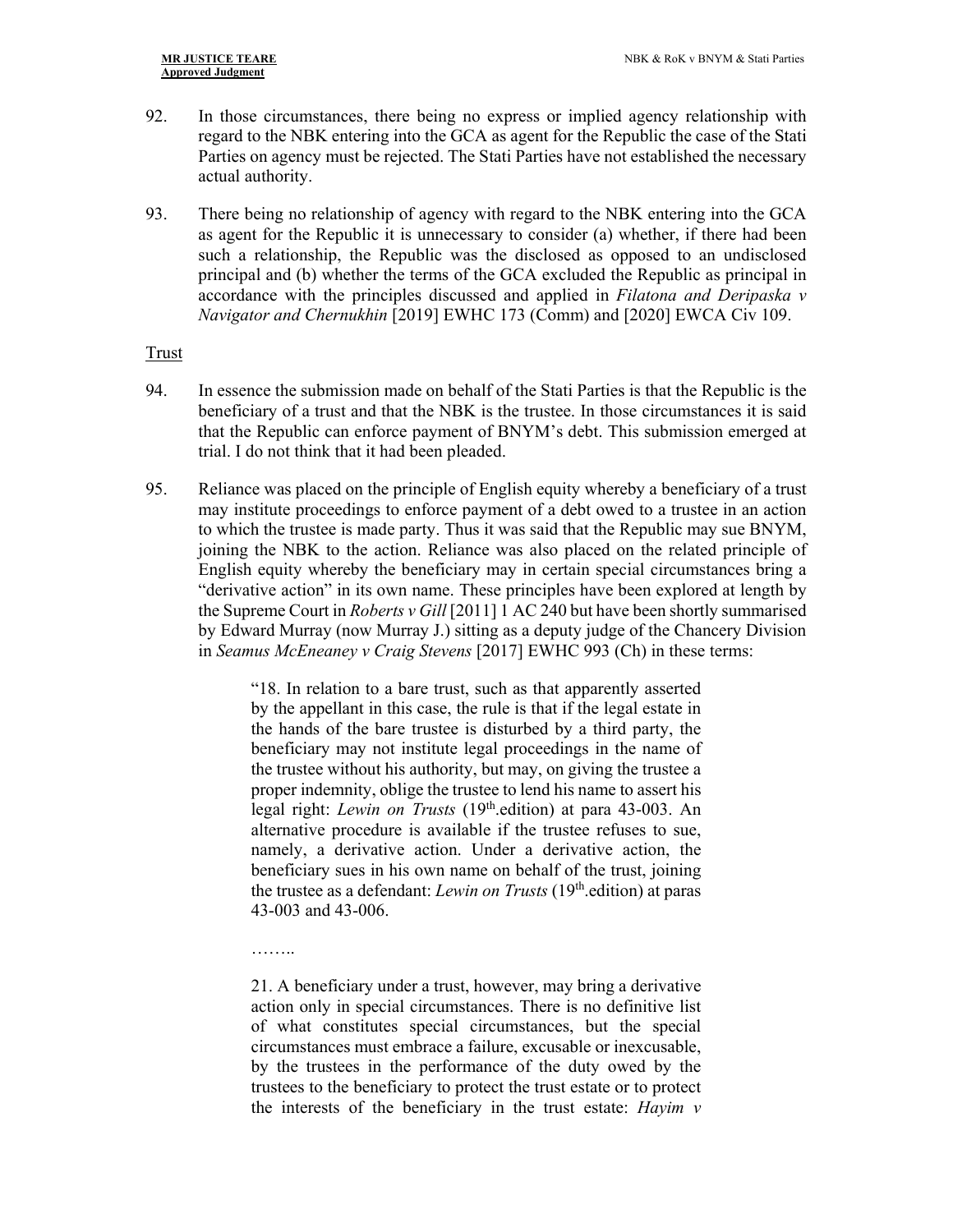*Citibank NA* [1987] 1 AC 730 (PC) at 748F (per Lord Templeman).

22. The special circumstances are a necessary part of a beneficiary's cause of action in bringing a claim as a derivative action and therefore must be pleaded: *Roberts v Gill & Co* at [103] (per Lord Walker)."

- 96. The starting point of this submission is that the relationship between the NBK and the Republic is one of trustee and beneficiary. It was not explained to me how or why this was the case. The case of the Stati Parties is that the property in the National Fund remained at all times with the Republic. It was disputed that any property or title passed to the NBK. Professor Maggs said that the Republic had permitted the NBK to exercise "management rights" with regard to the National Fund. It was also, I think, common ground that Kazakh law does not recognise an ownership interest split into legal and beneficial ownership. Professor Suleimenov was asked to agree with that proposition in cross-examination and he did so. The submission therefore has a most unsure foundation. What can be said is that the rights to possess, use and dispose of the National Fund which were entrusted to the NBK by the TMA (and are said by article 188 of the Civil Code to be characteristic of ownership under Kazakh law) were to be used, pursuant to clause 1.1 of the TMA, for the benefit of the Republic, who was described in clause 7.1 of the TMA in terms as the beneficiary of the TMA.
- 97. I shall assume that the relationship between the NBK and the Republic is sufficiently analogous to that of trustee and beneficiary that English equity principles relating to trusts can be applied to it. Nevertheless, what is under consideration in the present case is a bank account which takes the form of a debt owed by BNYM to the NBK and which is governed by English law.
- 98. "Money paid into a bank account belongs legally and beneficially to the bank and not to the account holder"; per Lord Millett in *Foskett v Mckeown* [2001] 1 AC 102 at pp.128-129. As explained by Lord Cottenham in *Foley v Hill* (1848) 2 HLC 28 at pp.36- 37 the banker "has contracted, having received that money, to repay to the principal, when demanded, a sum equivalent to that paid into his hands".
- 99. The person entitled to enforce that debt in this case is the NBK. That right forms part of the National Fund to which the Republic is, ultimately, beneficially entitled. The NBK would, it seems, be obliged to account to the Republic in respect of that debt and in respect of its proceeds as and when paid to the NBK. It would also seem, as acknowledged by counsel for the NBK and the Republic at paragraph 60 of their Closing Submissions, that, subject to matters of jurisdiction and state immunity, the debt due from the NBK to the Republic could be garnished from the NBK. But the Stati Parties have not sought to do that. They have sought to garnish the debt due from BNYM.
- 100. The question is whether that can be done by reference to the principles of English equity summarised above.
- 101. The claim which the Republic would be able to enforce pursuant to the equitable principles of English law is the claim which the NBK has against BNYM for the payment of the debt. If the Republic were to sue, joining the NBK as trustee, it would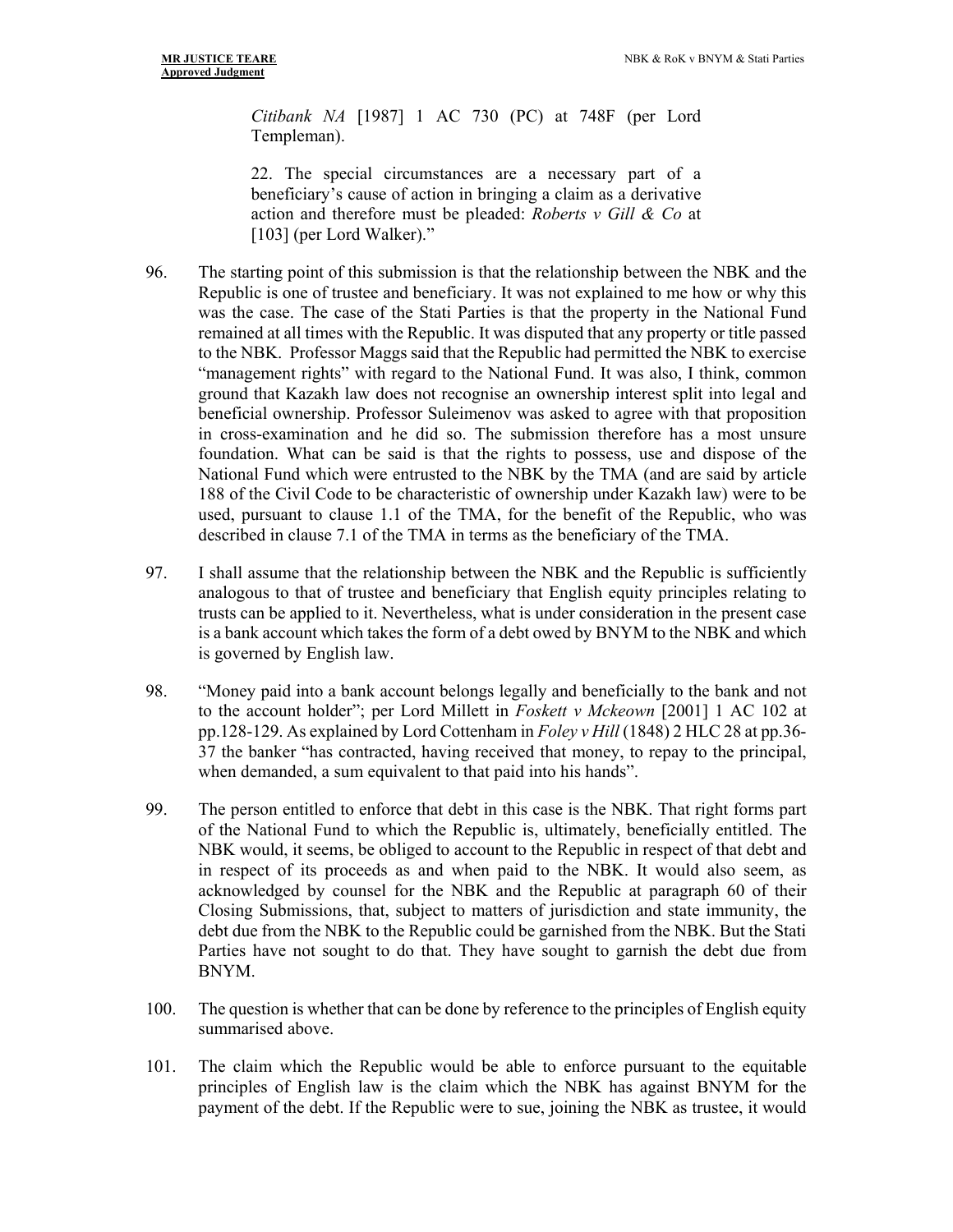be enforcing the claim of the NBK against BNYM. That is why the NBK has to be made a party to the claim; see *Barbados Trust v Bank of Zambia* [2007] 1 CLC 434 at paragraphs 98-102 per Rix LJ. Where the required special circumstances exist for a derivative action the claim to be advanced by the beneficiary remains that of the trustee; see *Roberts v Gill* [2011] 1 AC 240 at paragraph 62 per Lord Collins and paragraph 79 per Lord Hope.

- 102. Article 1445 of the BJC allows garnishment of "any amounts owed by such third party to its debtor." BNYM is the third party and it owes sums to the NBK. The NBK is the creditor of BNYM. As a result of the Republic's challenge to the garnishment order in this case the Belgian Court referred to this court the question "whether or not a debt exists from BNYM towards Kazakhstan." In law the only debt owed by BNYM was to the NBK. Thus it is, I think, clear that equity principles of trust law do not assist the Stati Parties to say that the debt of BNYM is owed to the Republic so that it may be garnished.
- 103. Counsel for the Stati Parties offered no explanation as to why it would be in accordance with the applicable law of the debt, English law, to declare that in law BNYM owed sums to the Republic or to declare that a debt existed from BNYM to the Republic. I have asked myself whether the principle that equity treats as done that which ought to be done could assist the Stati Parties. But I have concluded that it cannot. Equity gives effect to that principle by permitting the beneficiary to enforce the debt which remains due to the trustee. Equity has not said that the debt may now be regarded as due to the beneficiary.
- 104. I accept that the Republic may ultimately be able to enforce the payment of the debt due from BNYM to the NBK but in law the debt remains a debt which is payable to the NBK and not to the Republic. I have therefore concluded that the principles of equity do not enable the court to declare that sums are owed by the garnishee, BNYM, to the award debtor, the Republic. This conclusion will of course be disappointing to the Stati Parties especially in circumstances where the Republic is ultimately beneficially entitled to the proceeds of the debt and has the right to require the NBK to make payments from the National Fund to enable demands on the Republic's budget to be met, which could of course include payment of the award in favour of the Stati Parties if the Republic so wished. But these considerations do not enable the court to ignore ordinary contractual principles and to say that the debt which has been garnished is due from BNYM to the Republic when in law it is due from BNYM to the NBK.

## **Ownership**

- 105. Counsel for the NBK and the Republic considered that the Stati Parties were advancing a third argument that as "owner" of the cash the Republic had a claim to the cash in the hands of BNYM. However, counsel for the Stati Parties did not, I think, advance such an argument as a matter of English law. Nevertheless the ownership of the National Fund by the Republic was such a looming presence in the case that I ought to deal with the topic, albeit shortly.
- 106. The question depended upon whether in Kazakh law the property in or title to assets forming part of the National Fund passed to the NBK as trust manager (the view of Professor Suleimenov) or remained with the Republic (the view of Professor Maggs). I accept the opinion of Professor Maggs. His opinion fits naturally with an owner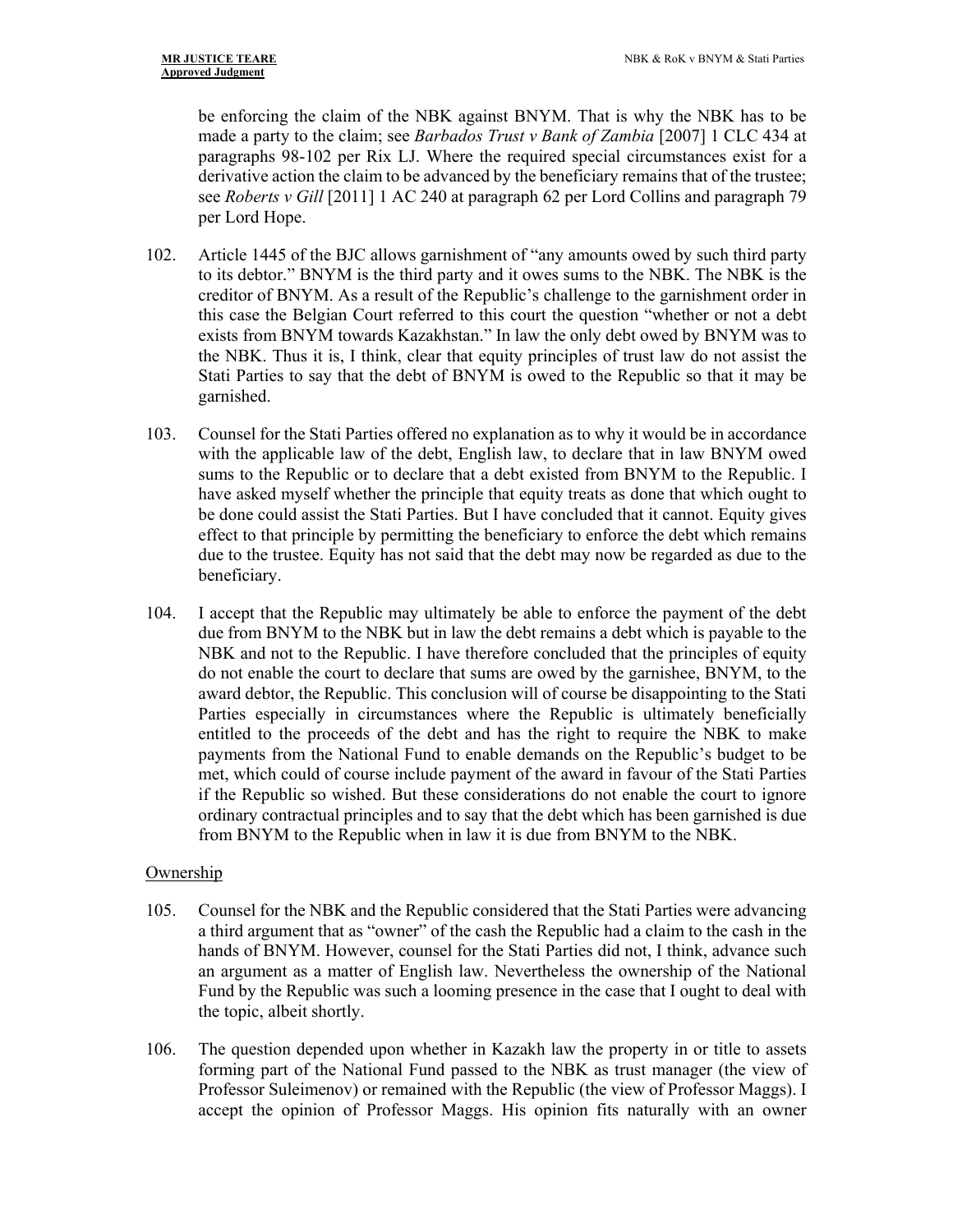entrusting to an experienced or qualified manager the power to manage a property for the benefit of the owner. His opinion is supported by other academic writing on the subject. It was also, I think, common ground in the *AIG* case in which Professor Suleimenov did not disagree with the opinion of Professor Didenko that the trust manager did not become the owner of the property under trust; see [2006] 1 WLR 1420 at paragraphs 17 and 90. It was also common ground in the Belgian proceedings in May 2018 that the National Fund was the property of the Republic. Professor Suleimenov's opinion in the present case (developed as a result of further thinking about the issue) appears to me to give too literal a meaning to the grant of the power "to possess, use and dispose" of the property to be trust managed (notwithstanding that such power is said by article 188 of the Civil Code to be characteristic of ownership under Kazakh law). His opinion seems to me to pay no, or at any rate insufficient, regard to the context of a property owner wishing to have his property managed by a qualified and trusted manager. Whilst there is every reason why such an owner would permit his manager to possess, use and dispose of the property it is very difficult to see why he would agree to transfer ownership of or title to the property or why Kazakh law should provide that such permission would have that effect. I was not persuaded that that was the effect of Kazakh law. Professor Maggs' opinion, as expressed in cross-examination, was that the NBK "was empowered to exercise those rights, which remained the rights of the owner, but they are exercised by the entrusted manager". That opinion accorded with what one would expect, given the context.

- 107. However, the dispute in the present case concerns the right to demand payment from a bank of sums in a bank account. Professor Suleimenov suggested that there was a distinction between rights *in rem* (rights to property) and rights *in personam* (a right to make a claim). It seemed to me that there is such a distinction (for example article 115 sub-section 2.1 of the Civil Code draws such a distinction) but the consequences of that distinction were obscure (no article of any statute appeared to spell out the consequences). Nevertheless, the right to claim a debt appeared to be an example of a right *in personam* and both Professor Suleimenov and Professor Maggs appeared to be agreed that in Kazakh law, where a bank account is in the name of the trust manager, only the trust manager had the right to withdraw money from the account. Professor Suleimenov explained this in his Supplementary Report at paragraphs 37-39. Professor Maggs, when cross-examined, said "Well, if the Bank of New York Mellon founded a subsidiary as a Kazakh licensed bank, in that case it [the Republic] would have no right to take the money out of the Kazakh licensed bank……..Under Kazakh law on banking it would have no right because those rights had been assigned to the entrusted manager." Furthermore, as submitted by counsel for the NBK and the Republic in reply submissions, the argument advanced by the Stati Parties based on the effect of transfer from the founder to the trust manager would appear to have no relevance to a US \$ account which is likely to have been opened by the NBK.
- 108. The position in Kazakh law with regard to bank accounts is of interest but I am concerned with English law because the right to withdraw money from a bank account is a contractual right and the contract in question, the GCA, is governed by English law. "Ownership" of the National Fund does not give the Republic a right to demand payment from BNYM or to say that the cash is held by BNYM for the Republic. The right to claim the cash is a contractual right and it lies with the NBK for the reasons I have endeavoured to express earlier in this judgment. Whatever ownership rights the Republic has in Kazakh law to the National Fund, whether as legal owner or beneficial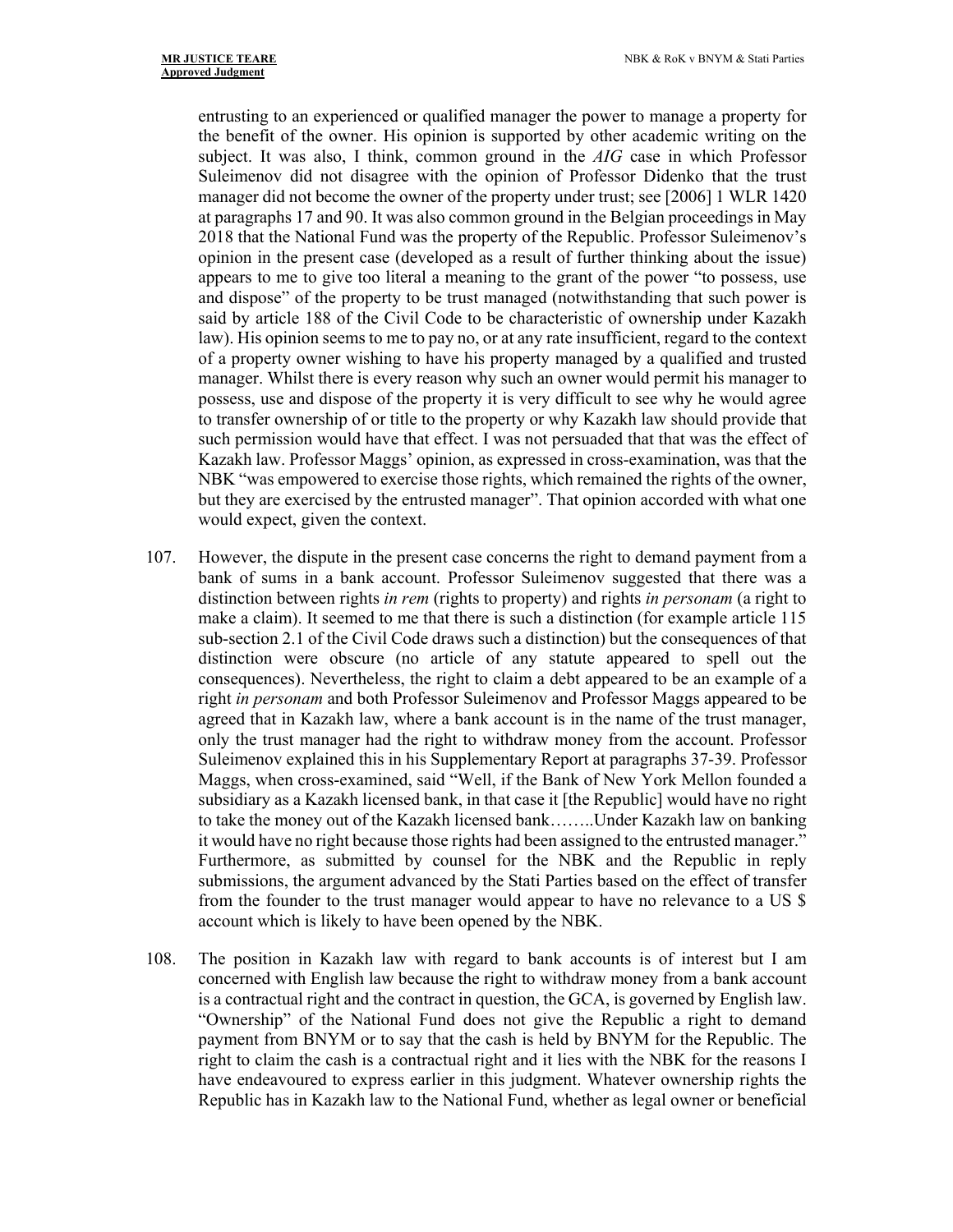owner or simply as owner, they do not in English law (just as in Kazakh law) confer on the Republic a right to claim the cash, the debt owed by BNYM, from BNYM. In the *AIG* case Aikens J. said much the same at [2006] 1 WLR 1420 at paragraphs 30-31. "There is no relationship of debtor and creditor between them. The fact that Kazakhstan may, ultimately, have a beneficial interest in the money represented in the cash accounts cannot, in my view, create such a relationship."

109. For these reasons the Republic's ownership of the National Fund does not enable it to claim from BNYM the cash sums owed by BNYM.

### Whether the declarations should be granted

- 110. Whether or not a declaration is granted by the court as a remedy is a matter for the discretion of the court.
- 111. In the present case the English Court has, in effect, been asked by the Belgian Court to answer a particular question. The answer to that question is required in order to determine whether the garnishment order issued by the Belgian court has content or subject matter. That seems to me a good reason for this court to answer the question referred to it by means of a declaration.
- 112. It is therefore necessary to examine the reasons put forward by the Stati Parties for not granting the requested declarations.
- 113. Counsel for the Stati Parties submitted that there were three principal reasons for the Court to refuse to grant the declarations (see paragraph 2 of counsel's Opening Submissions).
- 114. The first reason suggested was that the Republic of Kazakhstan has set itself "a very onerous burden, namely, to establish that there is no basis upon which BNYM could have concluded that Kazakhstan may have claims on BNYM or that BNYM may hold assets of or for Kazakhstan which were the subject matter of the Belgian Garnishment Order". This argument was not specifically advanced in counsel's Closing Submissions. But in case it is still pursued I ought to deal with it.
- 115. The submission appears to be based upon language used by me in my judgment on the jurisdiction challenge where I said that the referral from the Belgian Court involved "the correctness of the BNYM Declaration".
- 116. The full passages in my judgment need to be quoted:

36. I am unable to accept that the Belgian court has not, *in substance*, referred the question of the content of the attachment order to this court. Whether or not the Attachment Judge made a formal 'referral' as a matter of Belgian procedural law, it is in my judgement clear from the terms of the judgment set out above that the Attachment Judge considered that the correctness of the BNYM declaration and the existence of a chose in action held by BNYM(L) for RoK to be questions for this court, as the "competent trial court". It is noteworthy that BNYM(L) shares this understanding, as pleaded in its Defence at para 35.1.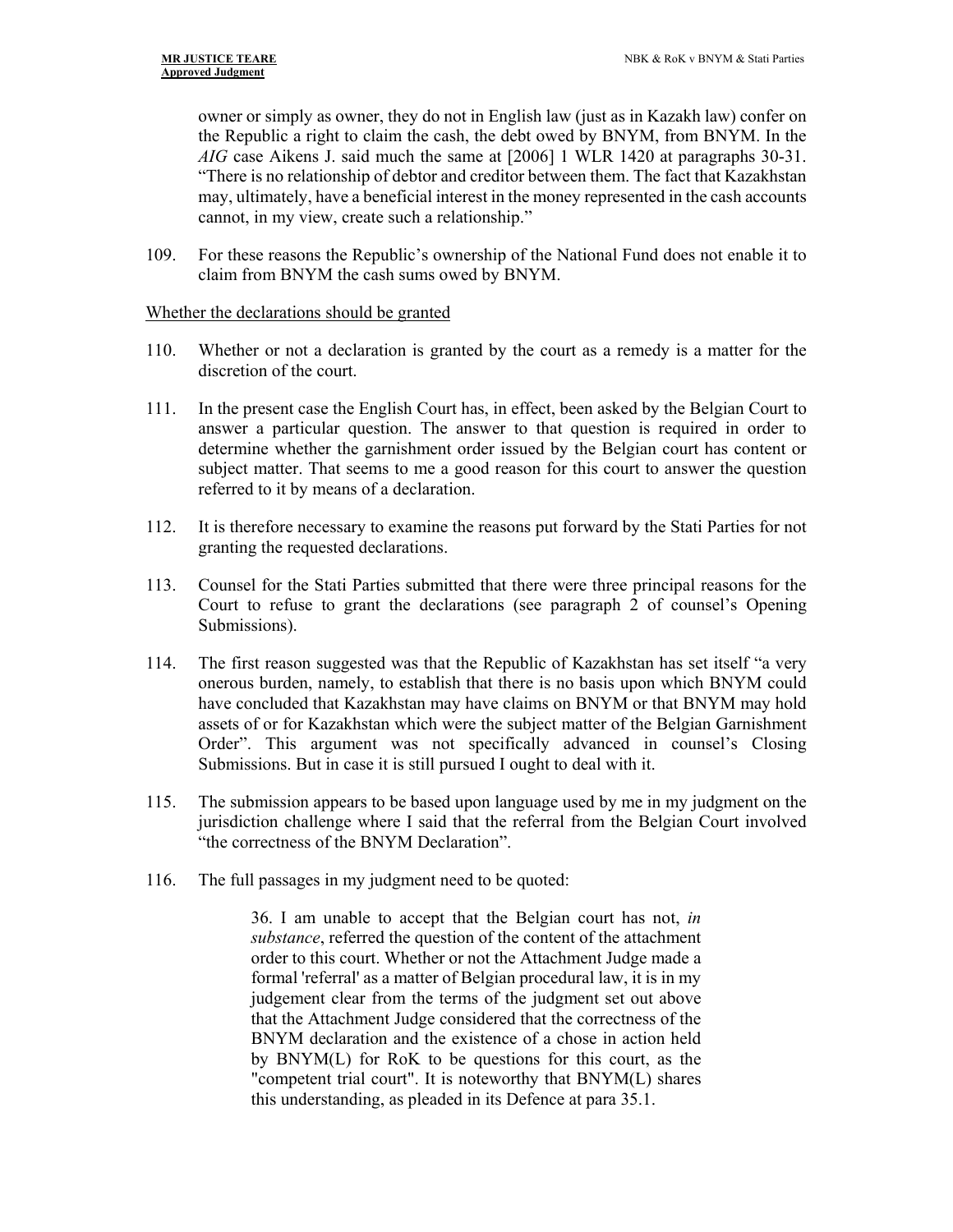#### ……………

49. …………In my judgment, there is plainly a "real and present dispute" concerning the subject-matter of the conservatory attachment order obtained by the Stati parties in the Belgian court. That court has referred that question to this court, and it is a question that needs to be resolved. The Stati parties, being the parties who have obtained that conservatory attachment order, are plainly "affected" by this issue, which affects "the existence or extent of a legal right between" them and the other parties to these proceedings, namely, their right to attach the assets in question. Dealing with the matter by a declaration in these proceedings is clearly the most effective way of dealing with the questions arising out of the relationship between the RoK and NBK, with all the affected parties present, in circumstances where those questions have been referred to this court by the Belgian court.

- 117. In the first extract I was responding to a submission by counsel for the Stati Parties that "there had been no "referral" of any question to this court, and that the Belgian Court had determined that the attachment order did have subject-matter, on the basis of the BNYM declaration" (see paragraph 34 of the judgment). I responded that "the Attachment Judge considered that the correctness of the BNYM declaration and the existence of a chose in action held by BNYM(L) for RoK to be questions for this court". Reading the paragraph as a whole I was not saying that it was merely the "correctness of the BNYM declaration" that was to be considered by this Court. Rather, I was saying that what had been referred was the question whether the Republic of Kazakhstan had a chose in action against BNYM as suggested might be the case by BNYM in its declaration. The submission made by counsel for the Stati Parties requires the reader of my judgment to ignore the words "and the existence of a chose in action held by BNYM(L) for RoK". In the second extract I was responding to a submission by counsel for the Stati Parties that a declaration was not the "most effective way" of resolving the issues raised, because the Belgian Court will ultimately rule on the validity of the executory attachment under Belgian law. I do not consider that anything in my response justifies the submission now made by counsel for the Stati Parties. On the contrary, I noted that the issue referred to the Court affects "the existence or extent of a legal right between" the Stati Parties and the other parties to these proceedings, namely, their right to attach the assets in question. At paragraph 33 of my judgment I described the central question as "what assets, if any, does BNYM hold for RoK?" That is a legal (and hard edged) question. It is not answered by examining whether there is a basis upon which BNYM could have concluded that Kazakhstan *may* have claims on BNYM. It is answered by examining whether Kazakhstan *does* have a claim on BNYM. Counsel for the Stati Parties now appear to accept that that is so; see paragraph 2.1 of their Closing Submissions where they say that "the relevant question under English law is whether [the Republic] has the right to enforce the debt owed by BNYM under the GCA."
- 118. Unless that question is answered these proceedings would not advance the Belgian garnishee proceedings at all. It is worth repeating what the Belgian judge said of the claims by the NBK and BNYM: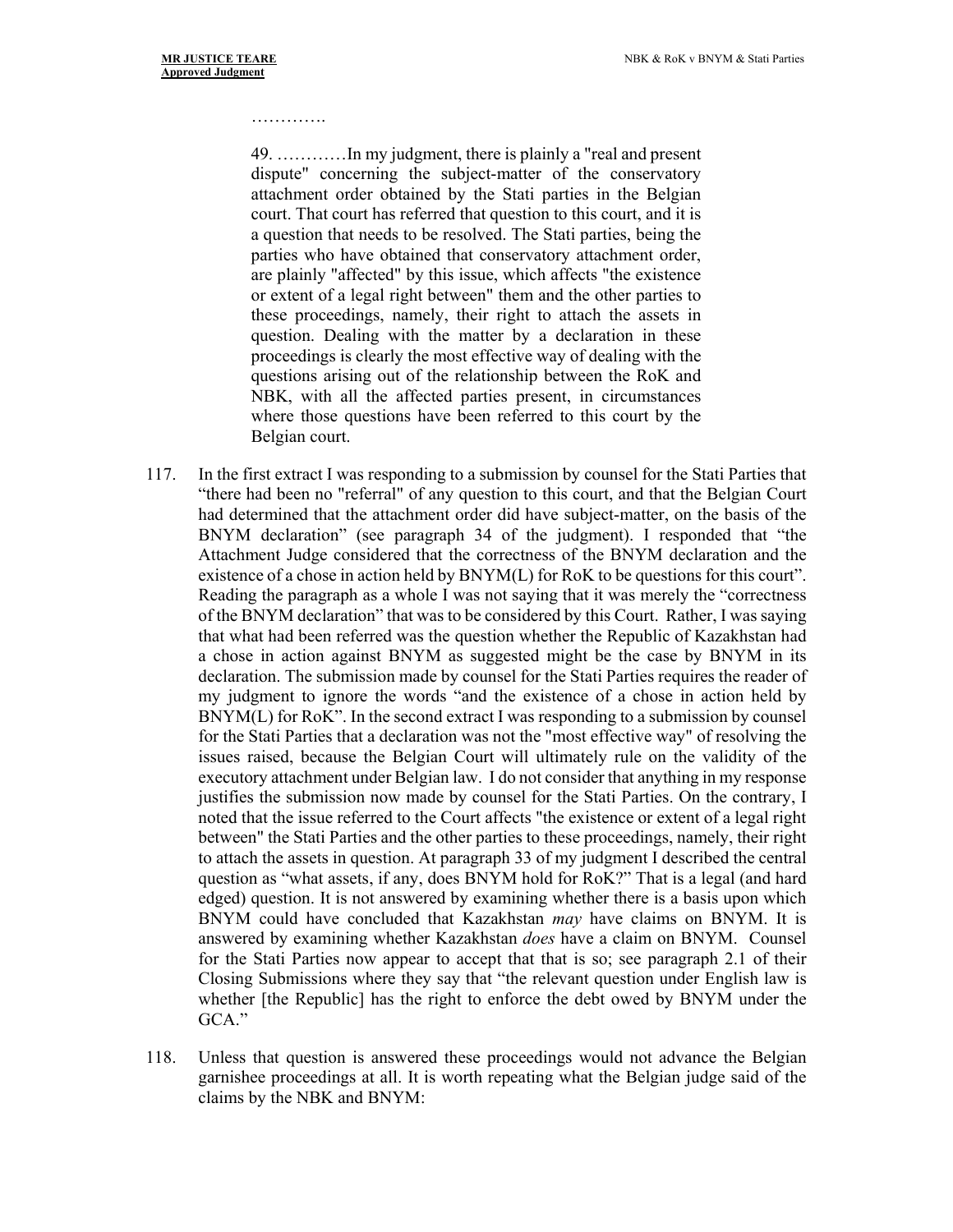"Both claims relate to the subject-matter of the attachment, notably whether or not a debt exists from BNYM towards Kazakhstan. Kazakhstan disputes the existence of such debt. The attachment judge cannot and may not settle such dispute, but only the judge on the merits. The judge on the merits is, as already mentioned above the English court who must apply its own national law."

- 119. Thus the question for the English Court is not whether a debt may be owed to the Republic. The question is whether a debt is owed to the Republic. A declaration is the obvious way in which that question can be answered with clarity.
- 120. The second reason advanced for not making the declarations which have been sought was that, applying *Rolls Royce PLC v Unite the Union* [2010] 1 WLR 318, they were (i) overly broad and abstract; (ii) not satisfactorily dispositive or reflective of the issues which had been referred to this court and (iii) they raise issues which are inappropriate for determination by this court in view of what is to be determined by the Belgian Court.
- 121. I accept that, as stated by Aikens LJ at paragraph 120 of his judgment in *Rolls Royce PLC v Unite the Union*, there must be a real and present dispute between the parties, each party must be affected by the court's determination of the issues concerning the legal right in question and that the grant of a declaration must be the most effective way of resolving the issues raised. In the present case there is, obviously, a real and present dispute between the parties. The Stati Parties say that BNYM's debt is owed to the Republic. The NBK and the Republic say that it is not. The Court's determination of that issue will affect the parties because it will be taken into account by the Belgian Court when determining the outcome of the garnishment proceedings in Belgium. If the debt is held to be owed to the Republic the Belgian Court will presumably say, subject to any further arguments of the Republic as to why the underlying arbitration award should not be enforced, that the Stati Parties are entitled to the garnished debt. If the debt is held not to be owed to the Republic the Belgian Court will presumably say, subject to such further arguments as the Stati Parties are entitled to advance in Belgium, that the Stati Parties are not entitled to the garnished debt. Finally, the making of a declaration is the obvious way of answering the question referred to this court by the Belgian Court. No other way of answering that question was suggested.
- 122. The first declaration which is sought is that the contracting parties to the GCA are BNYM London and the NBK (and not Kazakhstan). For the reasons which I have given the contracting parties to the GCA are indeed BNYM London and the NBK (and not Kazakhstan). The second declaration which is sought is that the obligations owed by BNYM London under the GCA are owed solely to the NBK (and not to Kazakhstan). For the reasons I have given the obligations under the GCA are indeed owed solely to the NBK. The third declaration which is sought is that BNYM London has no obligation to pay any debt due under the GCA to Kazakhstan. This declaration relates to the particular obligation owed under the GCA which is of immediate relevance to the parties. For the reasons I have given dismissing the arguments advanced by the Stati Parties under the headings of agency and trust BNYM London does indeed have no obligation to pay any debt due under the GCA to Kazakhstan. These three declarations are not overly broad and abstract. On the contrary they are clear and precise. They also reflect and seek to respond to the question referred to this court by the Belgian Court. Finally, they do not raise issues which are inappropriate for this court to determine.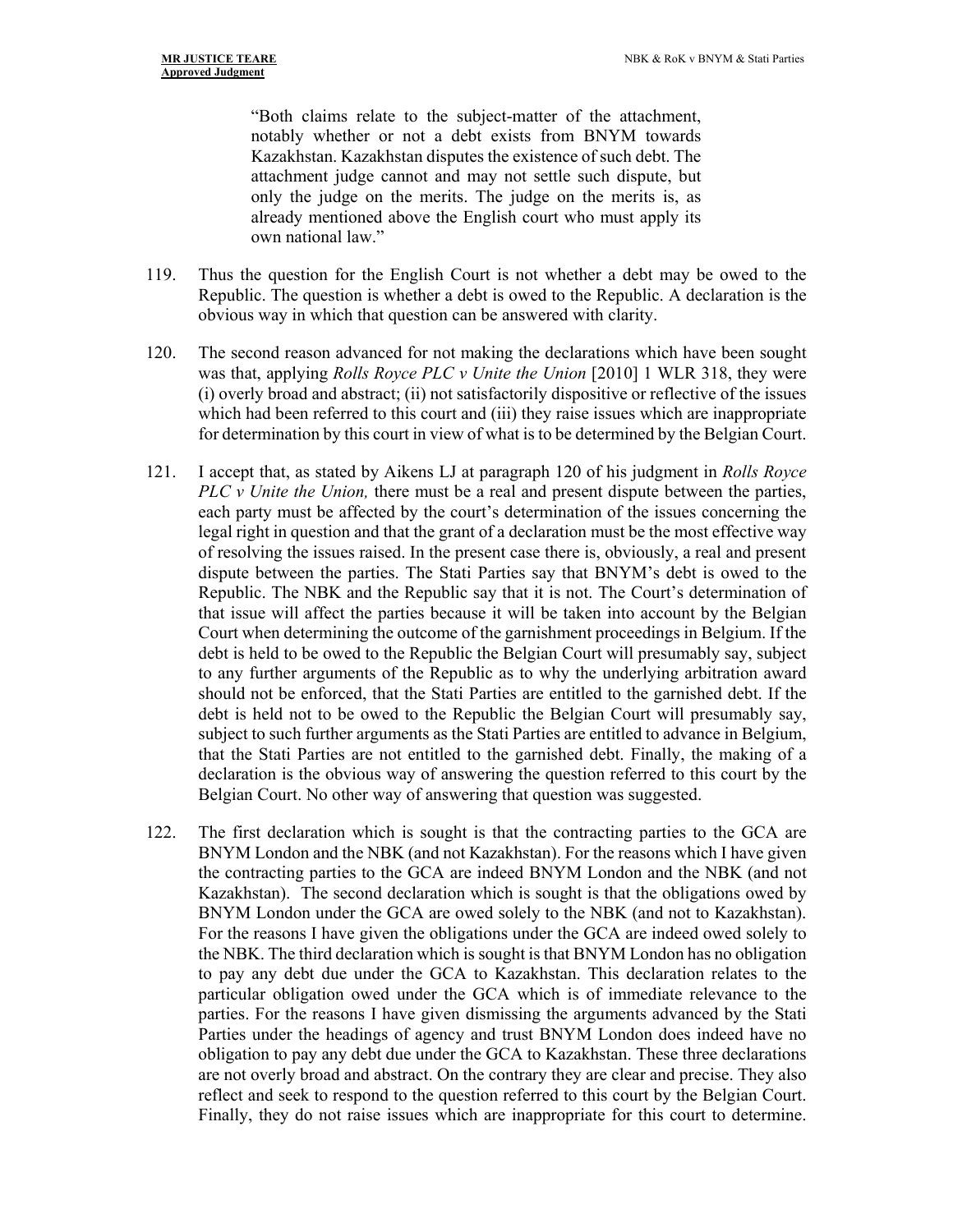They are matters of English law; and it is because they are matters of English law that the Belgian Court referred them to this court.

- 123. The third reason advanced for not making the declarations was that it is inappropriate to grant declaratory relief in circumstances where it is required, as a matter of English private international law, to apply any substantive law other than English law to determine the merits of the declarations. It seems likely that this objection is no longer pursued because in their Closing Submissions counsel for the Stati Parties submitted that the proper scope of this trial is whether the Republic has a claim against BNYM under the GCA, as a matter of English law, "taking into account foreign law only insofar as that is permissible and required by English conflict of law rules." In answering the question referred to this court by the Belgian Court I have taken into account Kazakh law because that is the law which applies to the relationship between the Republic and the NBK pursuant to English conflict of law rules. In the light of the position taken in the Closing Submissions I do not propose to discuss this third objection any further.
- 124. For the above reasons I consider that it is appropriate to make the first three declarations.
- 125. The fourth declaration is that Kazakhstan does not have any claims (under any system of law) against BNYM in relation to the cash deposits held by BNYM pursuant to the GCA which constitute a subject-matter falling within the scope of the Belgian Garnishment Order. This declaration was added by an amendment permitted on the first day of the trial.
- 126. Although I have explained earlier in this judgment the reasons for the phrase "under any system of law" (which I need not repeat here) it does not follow that it is appropriate to grant the declaration in the terms sought. To grant a declaration using the phrase "under any system of law" might cause uncertainty as to the scope of the matters addressed by this court. Such a declaration might suggest that this court had considered whether the Republic has a claim against BNYM under Kazakh or Belgian law when it has not considered that question. The question this court has considered is whether under English law the Republic has any claim against BNYM in relation to the cash deposits held by BNYM pursuant to the GCA. The Republic's ownership of the National Fund does not give it a claim against BNYM in relation to the cash deposits.
- 127. I am also concerned at the inclusion of the phrase "which constitute a subject-matter falling within the scope of the Belgian Garnishment Order". I have explained earlier in this judgment that there is, it appears, a dispute of Belgian law as to the scope or reach of the Order. Although the Belgian Court noted that the objection taken before it by the Republic was that the garnishment order had no subject-matter and referred that question to this court (as I had noted in my judgment on the jurisdiction challenge) that question depended upon whether BNYM owed a debt to the Republic. The court must decide that issue but if the question of subject-matter is wider under Belgian law (as it is said by the Stati Parties and Professor Storme to be) it is not appropriate for this court to decide that issue. It must be determined by the Belgian Court. For that reason any declaration by this court should avoid the appearance of deciding that issue.
- 128. I will therefore grant the fourth declaration but only in these terms: